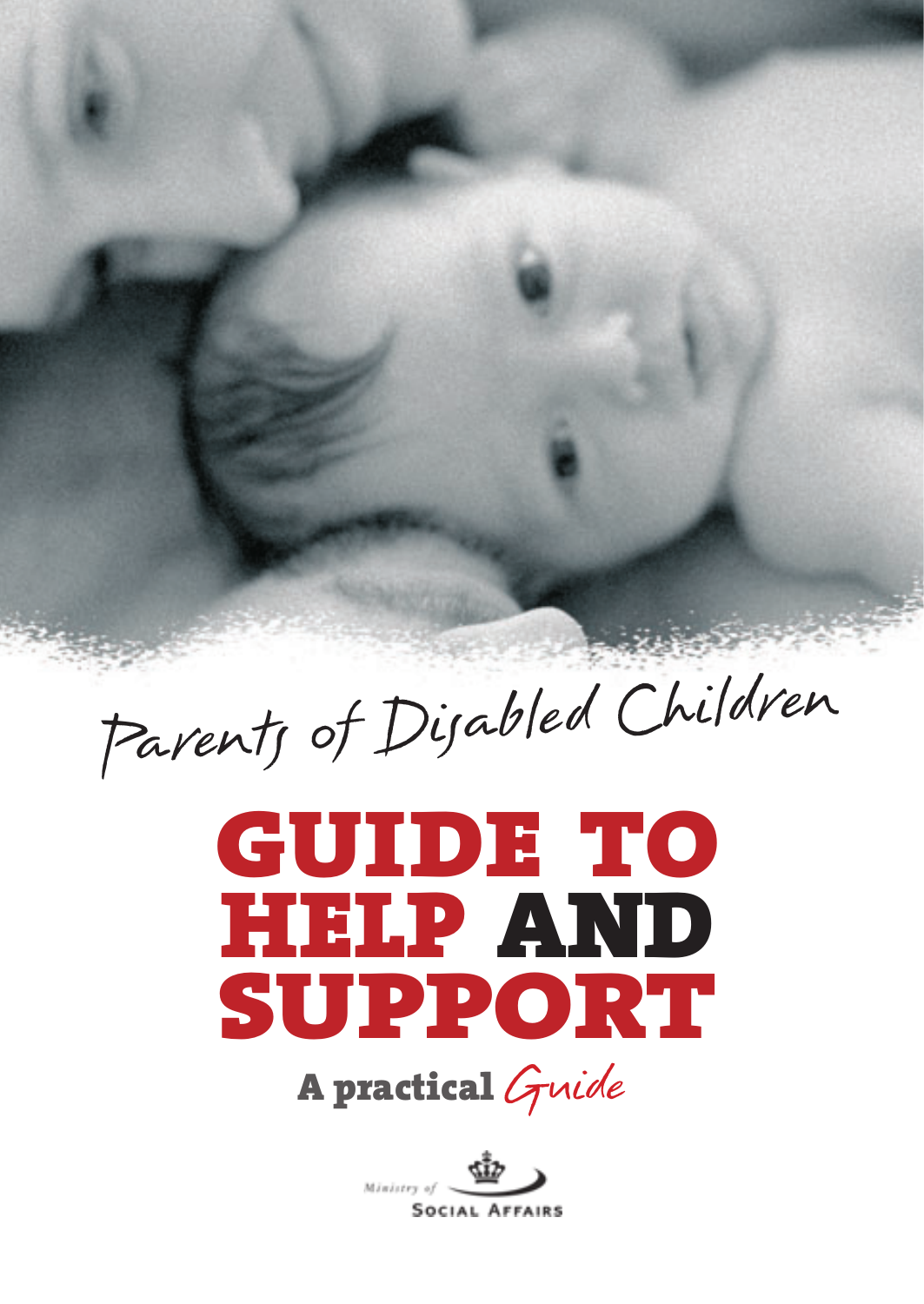#### **Colophon**

**Parents of disabled children Guide to help and support** 

3rd impression Revised January 2007

**Published by:**  The Danish Ministry of Social Affairs, 2007

#### **Author and editor:**

Marie Louise Knigge The National Board of Specialist Consultancy and Social Service Social Services Centre, Disability Unit

### **Danish language revision (1st edition):**

Karen Rostrup Böyesen

**Photography:**  The Social Portal

**Printing & layout**  Glumsø Bogtrykkeri A/S

**Print run**  3,000 copies

This brochure can also be downloaded in English from: www.social.dk

[ISBN 978-87-7546-526-2]



|                                               | $\overline{\mathbf{3}}$ |
|-----------------------------------------------|-------------------------|
| The local authority                           | 4                       |
| Organisation for parents and disabled people. | 5                       |
|                                               | 6                       |
| Before the birth                              | 7                       |
| Your child 0-3 years                          | 8                       |
| Your preschool child 3-7 years  10            |                         |
| Your schoolchild 7-14 years  12               |                         |
|                                               |                         |
| Transition to adulthood 16-18 years           | 16                      |
| Help for your family                          | 18                      |
|                                               | 18                      |
| Residential placement                         | 18                      |
| Home modification                             | 19                      |
| Psychological support                         | 19                      |
| Help for your child                           | 20                      |
| Thearapeutic devices and technical aids       | 20                      |
| Physiotherapy                                 | 20                      |
| <b>Supplements to family finances.</b>        | 21                      |
| Additional expenses                           | 21                      |
| Loss af earnings                              | 21                      |
| Subsidy for a car                             | 22                      |
| Subsidy for transport                         | 22                      |
| Special nutritional needs                     | 22                      |
| Culture and leisure                           | 23                      |
|                                               |                         |
|                                               |                         |
| <b>Rules of appeal</b>                        | 25                      |
|                                               | 25                      |
| Education sector                              | 25                      |
| Health sector                                 | 25                      |
| Relevant legislation  26                      |                         |
|                                               |                         |
|                                               |                         |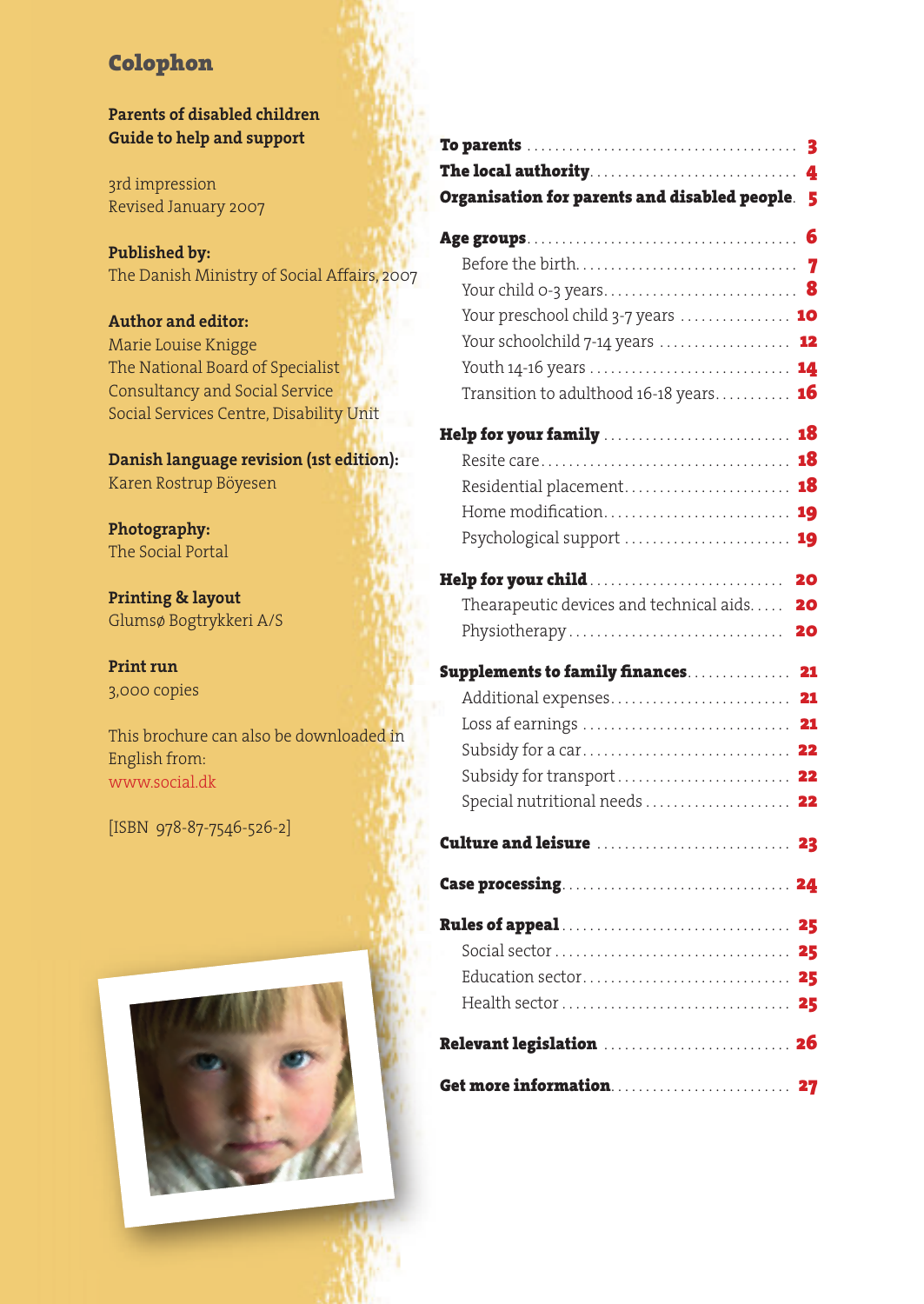## to **parents**

This guide is intended to give you, as parents who are expecting or already have a disabled child, an overview of the main sources of public sector help and support – in other words, the help offered by the social, health, cultural and educational services.

To use the guide, you can look up your child's age or the services and information relevant for you at the moment. The last pages contain a list of the legislation forming the basis of this guide as well as links to more information.

In this guide, the word 'disability' is used as a general term for all forms and degrees of impairment. However, the guide is primarily aimed at parents whose child has substantial, permanent impairment or invasive chronic or long-term condition.

The guide can be downloaded free of charge from The Social Portal: www.social.dk.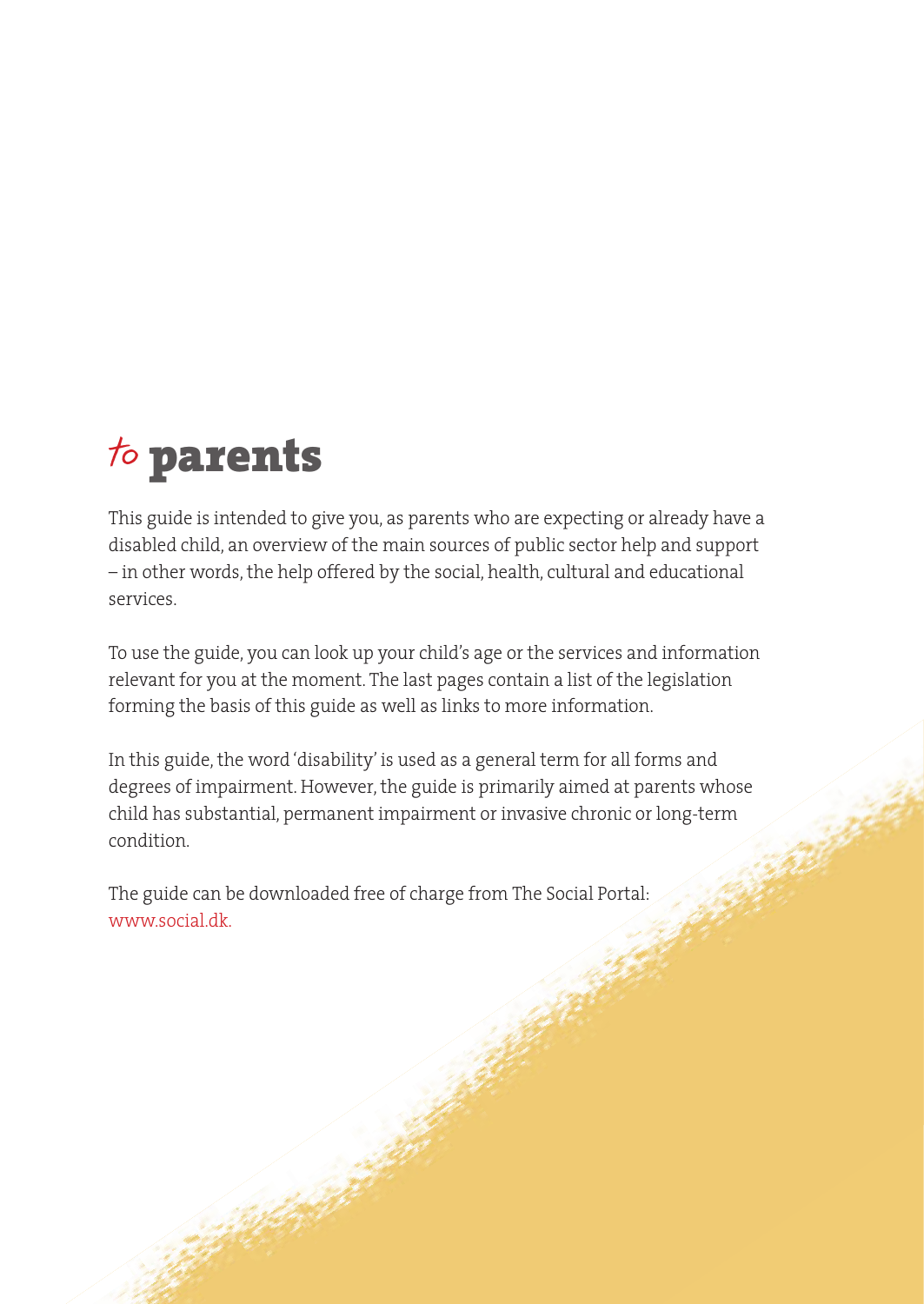## Where to find help? **The local authority**

When you become parents to a disabled child, you will usually need thorough consultancy. For example, consultancy might deal directly with the child's disability and ways to solve practical problems, or might address future perspectives and respite care options.

Your local authority will help you navigate the various help and support options available. In most cases, a social worker will contact you, but you can also get in touch with the local authority yourselves. If all you want is consultancy, this can be provided anonymously, if you wish.

Your social worker will explain the relevant support services to you and thoroughly discuss your family's overall situation. Your social worker should work closely with you on creating a general plan. You are the ones living with the problems and who are most familiar with your family's situation and daily routines.

Your local authority is obliged to give you information about the effect your child's disability may have on your family. If you need specialist information, the authority can call in consulting specialists from other local authorities or get advisory help from VISO (The National Knowledge and Specialist Consultancy Centre).

### FACTS

The local authority is your gateway to public benefits and support. The individual local authority assesses and decides which services you are entitled to.

Support is granted according to an assessment of the family's overall situation. Because each local authority independently determines its service level within the legislative framework, services and options will vary from authority to authority.

VISO offers free specialist consultancy to private individuals and local authorities, although only in the most specialist-requiring and complex cases. Although your local authority will be your main source of help and advice, you can also contact VISO personally for specialist consultancy. Read more about VISO in the brochure 'VISO – A Service Guide for You', which you can download in Danish from: www.spesoc.dk (click VISO).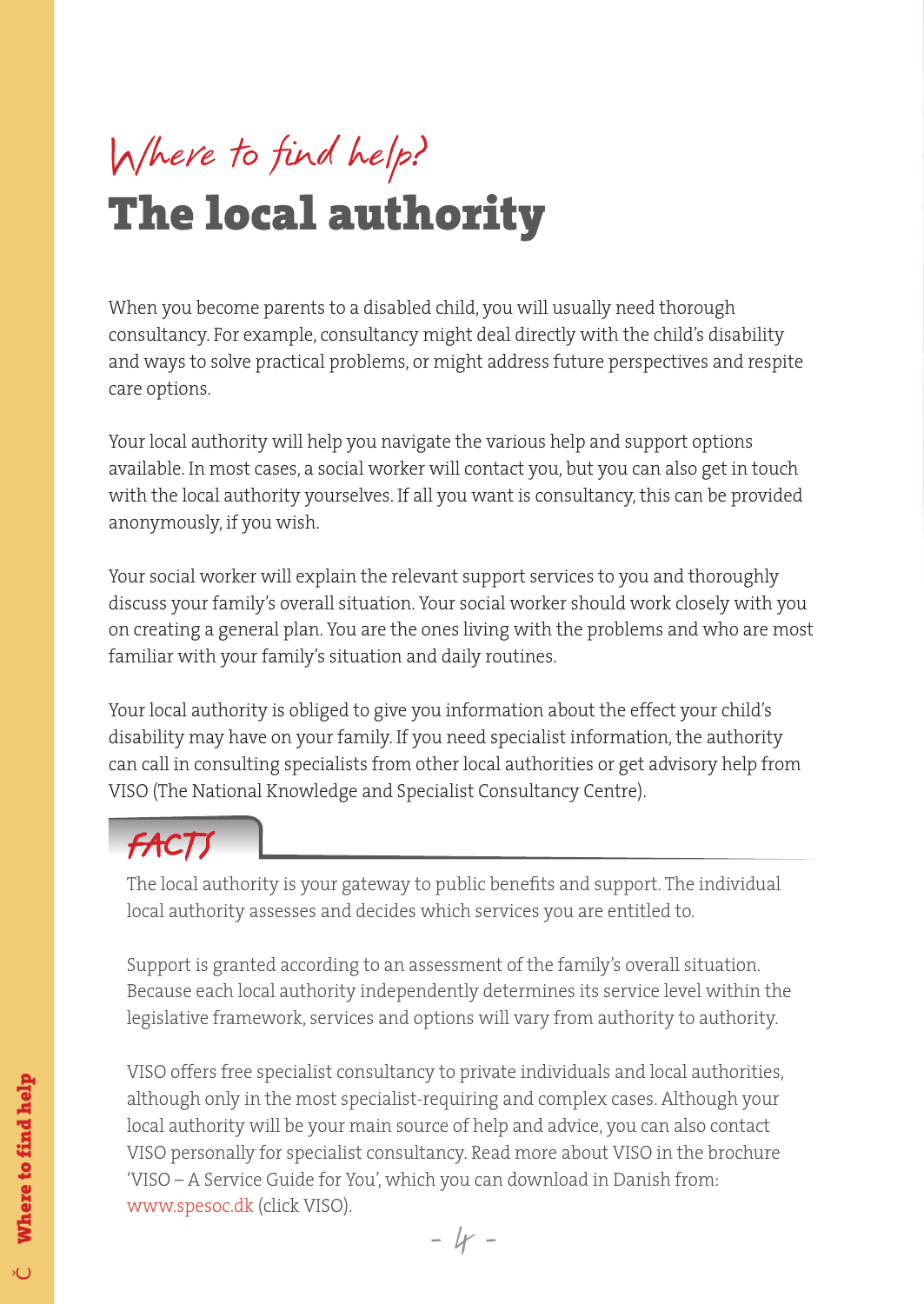

## **Organisations for** parents and disabled people

For most people, becoming parents to a child with a disability is unexpected. Many feel bewildered by the mixed emotions of grief and happiness with which they must cope.

You may find it helpful to get in touch with other parents in the same situation. Many organisations for parents and disabled people run parents' groups, family courses and consultancy services. They can give you information and advice and offer support from others in similar situations. Many parents benefit enormously from meeting other parents, sharing experience and networking.

You will find the names of organisations for disabled people and parents on the websites listed at the end of this leaflet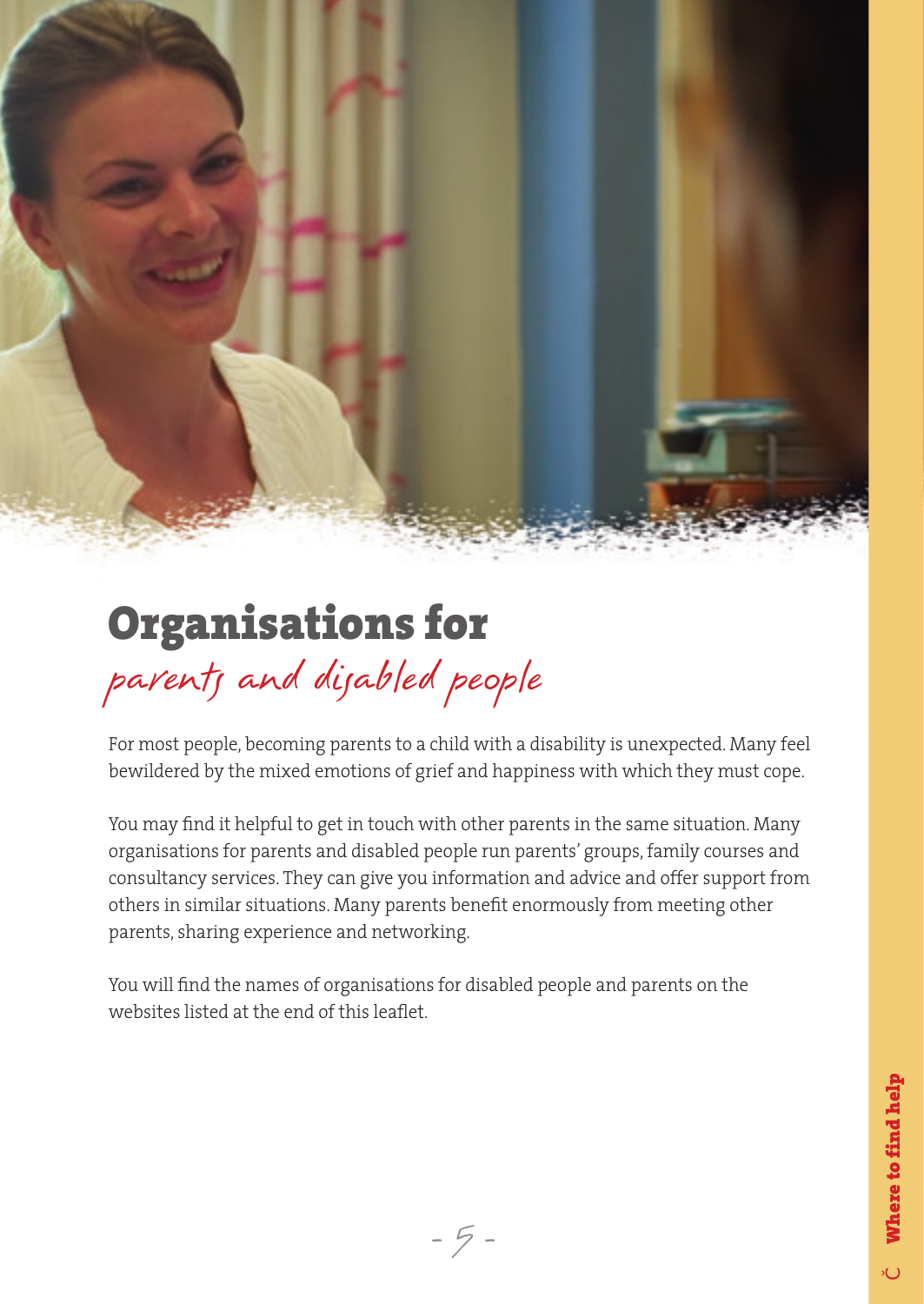## **The child's** age

Providing help to a disabled child often requires the concerted efforts of professionals, treatment units, administrative bodies and sectors. To give parents and professionals a clearer picture of the situation, it can be helpful to ask the social worker to arrange a meeting with all the parties involved. Besides the parents and the social worker, the health visitor and a member of the educational psychology advice unit (PPR) could be invited to participate.

Drawing up an action plan coordinating the efforts of the various professionals can be extremely useful. Since an action plan keeps track of initiatives planned and ensures they interconnect, it may be a good idea to ask for one.

As a rule, when your child switches from one day-care facility to another or starts school, your social worker will be responsible for coordinating and planning the transition – together with you. As parents, you need to be involved in the planning process and help provide information about your child and his or her daily routines.

### FACTS

A written action plan can help underpin a complete service package for your child. An action plan clearly sets out the roles and responsibilities of all people, authorities and public bodies involved.

The action plan outlines the measures to be initiated, their purpose and duration, and other matters such as aids, day-care facilities and treatment. The plan should be regularly adjusted to ensure that the right support is provided at all times.

Action plans are not a statutory requirement for children and young people under 18 with disabilities. According to section 141 of the Act on Social Services, local authorities are required to offer disabled adults a written action plan.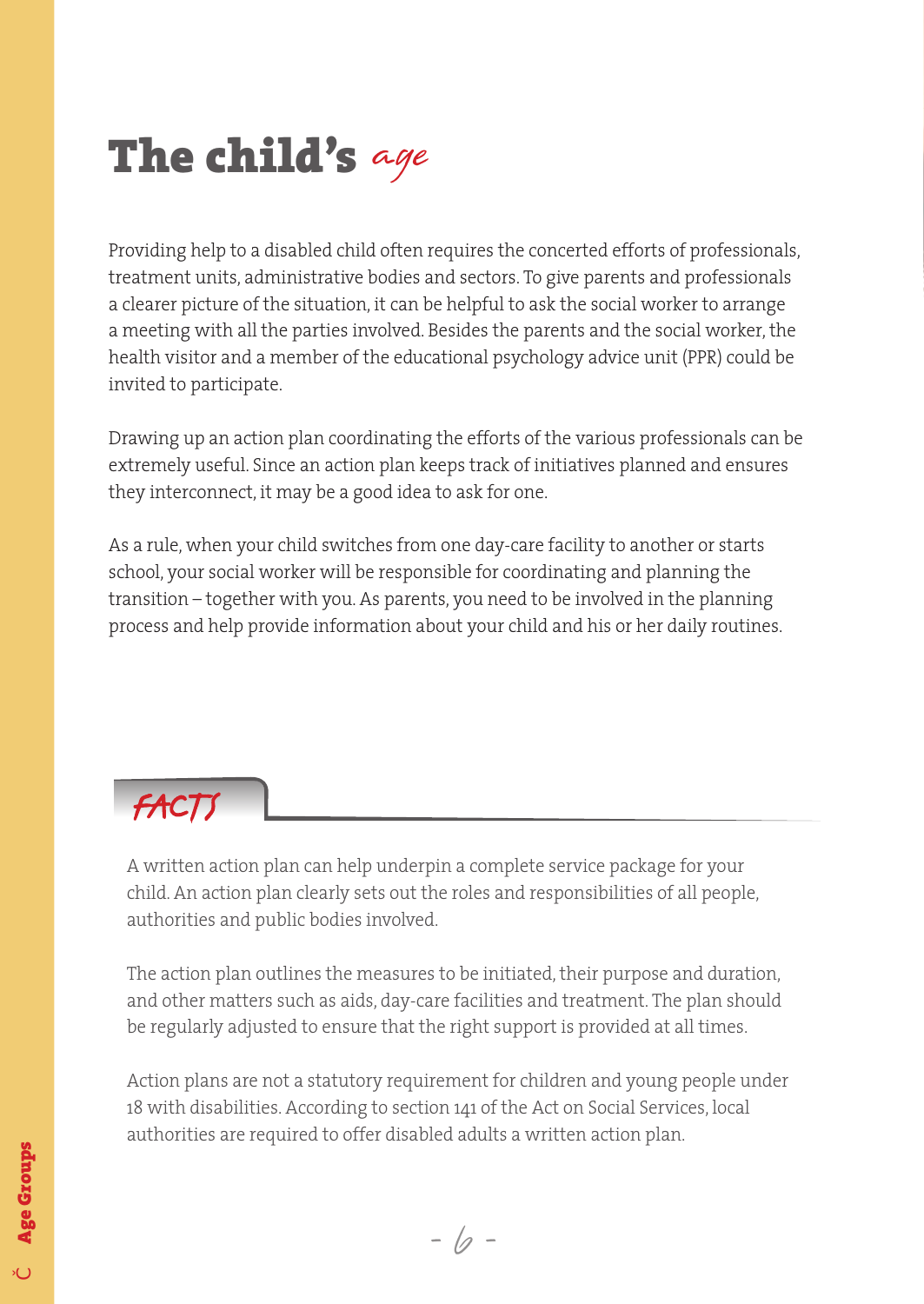## Before **The birth**

If a pregnancy examination shows that your child will be born with a disability or chronic condition, you may face a difficult decision: Do you want to continue the pregnancy or should it be terminated? In this situation, you need to gather as many facts as possible to help you make a well-informed decision.

As a rule, you and your partner will be advised by the experts at the hospital or clinic where you have your check-ups. You may also receive advice from a genetics unit if your family has a history of hereditary illness.

Consultancy will include the information available about your child's disability and treatment options. The experts will also try to explain how the disability may affect your child and your family as a whole. Their advice will also inform you about how to qualify for public benefits as well as about where to find consultancy outside the healthcare sector. For example, the consultants can put you in touch with a relevant organisation for parents or disabled people.

Later in the pregnancy, you can get advice and guidance from your GP, health visitor or your local midwife centre. You can also attend ordinary prenatal education sessions and midwives' consultations to help prepare yourselves for the birth and parenthood.

### FACTS

What do you do if the child of your dreams is less than perfect? You can find more information in Danish about your particular situation, prenatal diagnosis and related topics on www.fosterdiagnostik.lev.dk. The site contains useful links and refers to a hotline where you can talk to people with personal experience of having a disabled child.

You can find details about prenatal diagnosis and risk assessment on the Danish National Board of Health website: www.sst.dk/informeretvalg.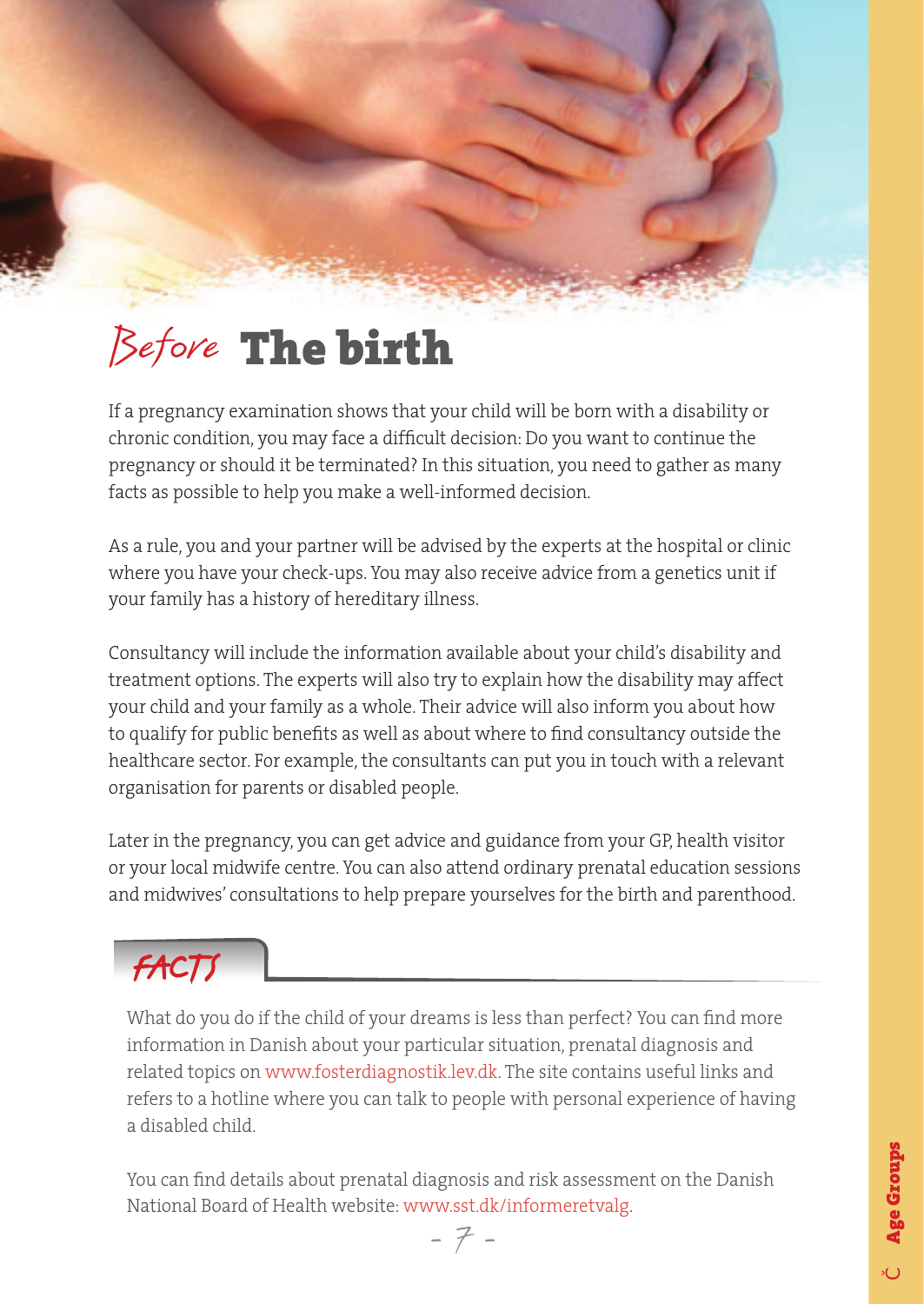

## **Your child**  $0$ -3 years

Like all other families, you will be offered visits by a health visitor after the birth of your child. You can discuss all aspects of your child's life: breastfeeding, care and nutrition, development, stimulation, health and illness. You can also talk to the health visitor about all aspects related to your family's health and well-being: everyday problems, parental roles, responsibility, grief and crisis. Your needs will determine the number of visits. The health visitor can continue visiting you until your child reaches school age.

If your child is born with a disability, your local authority has a duty to advise you about your help and support options. If necessary, your social worker can also contact other relevant experts who can advise and guide you.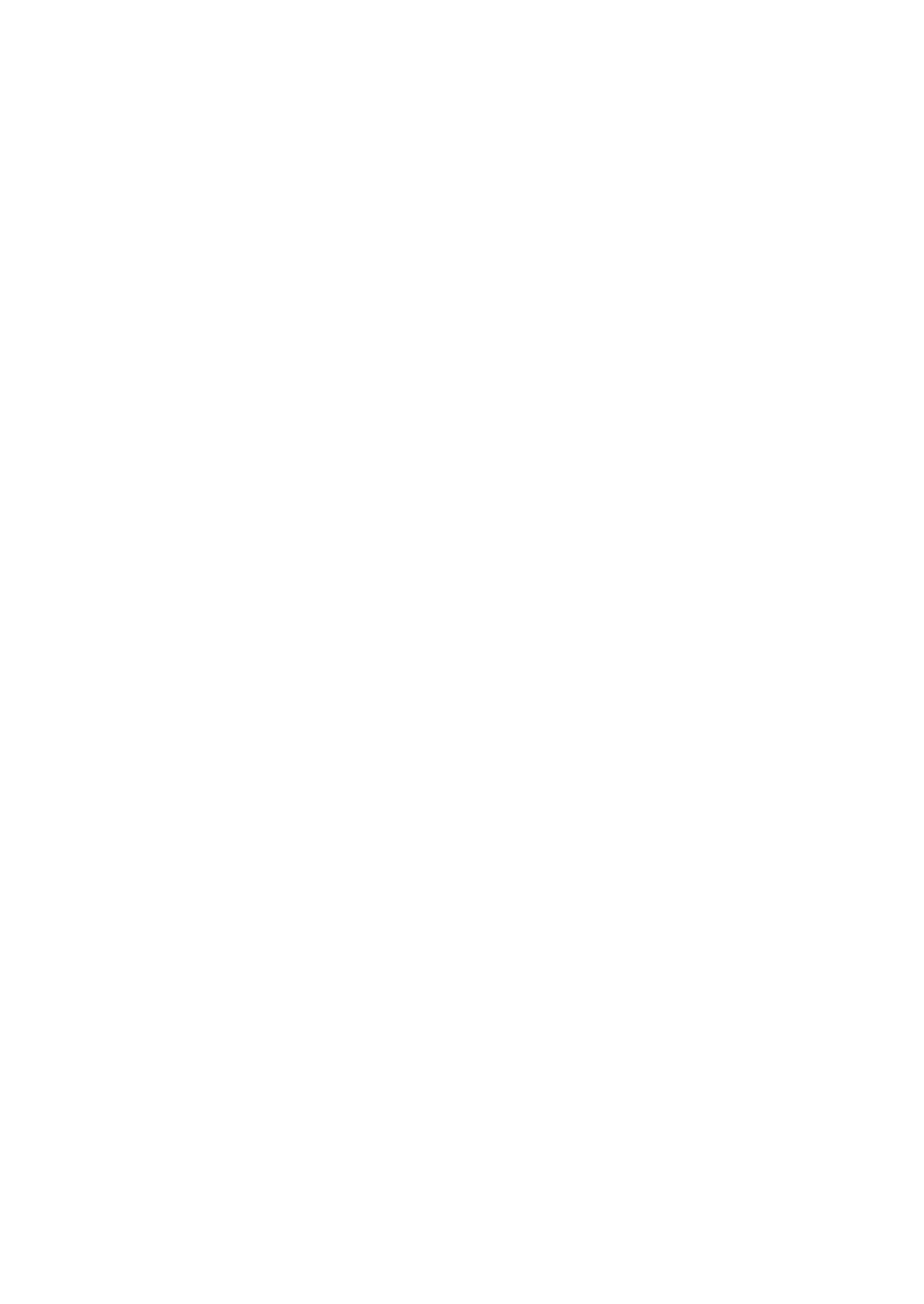

## **Your preschool child**  $\bar{z}$ -7 years

Before your child reaches kindergarten age, you and your social worker need to decide how best to balance your child's needs and development with the available resources. You need to consider whether your child should attend ordinary kindergarten or needs a special facility. As parents, you must be involved in describing your child and his or her needs.

Facilities and options vary between local authorities. Some have kindergartens with 'disability groups' – either in the kindergarten or attached to it. These facilities are typically intended for children with minor impairments. If your child needs special stimulation or care, the local authority must provide the necessary support, such as a support teacher.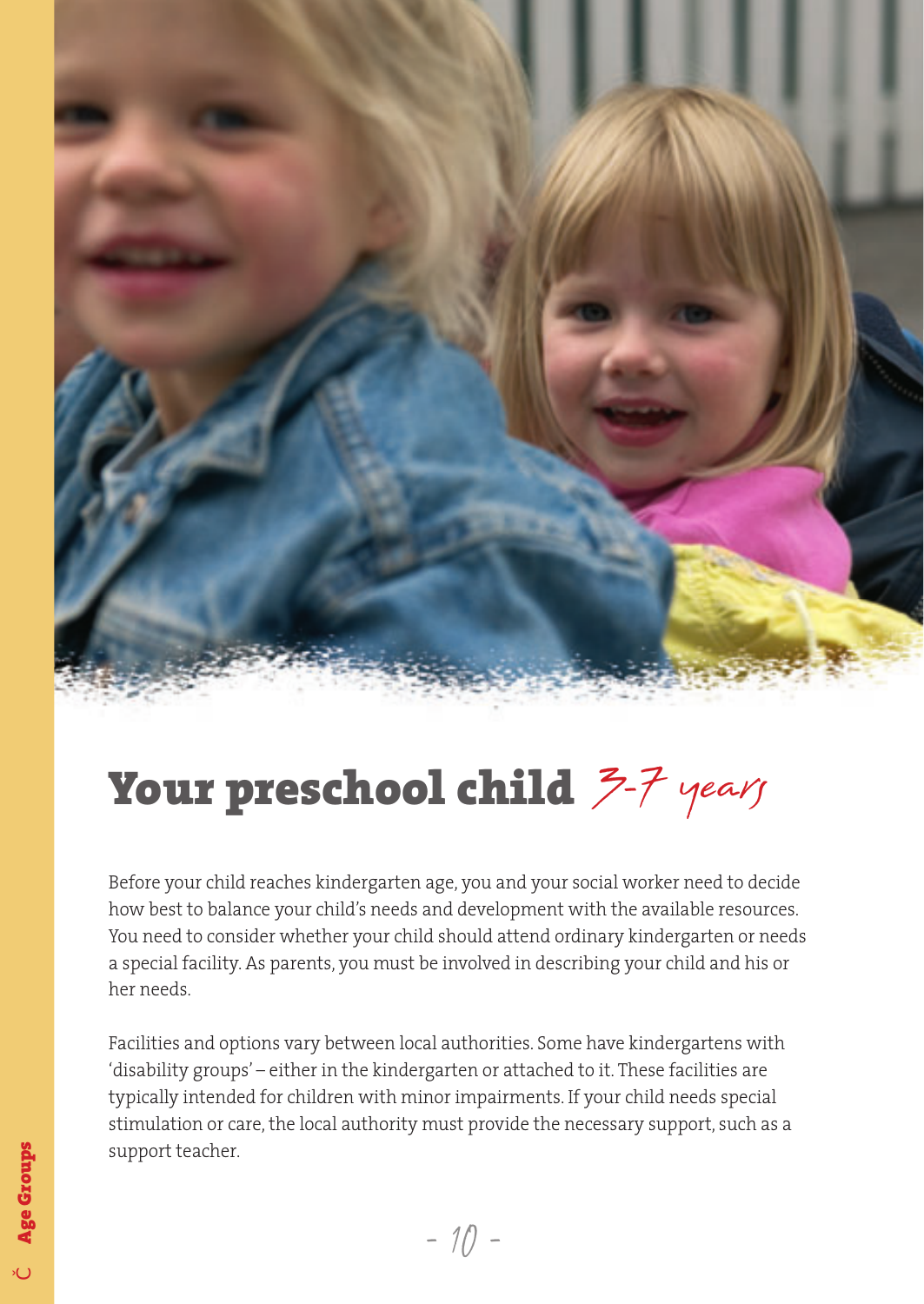### **Transition to preschool and school**

You should start planning your child's year of preschool well before the time comes, preferably one or two years in advance. You should also determine the person who will coordinate the transition between kindergarten and school and get him or her involved. This contact will normally be your social worker or a member of the educational psychology advice unit (PPR).

The PPR will be able to advise you on your choice of school and the start of your child's school life. The staff is familiar with the various relevant educational options available.



### FACTS

The Danish Centre for Rare Diseases and Disabilities (CSH) has published a handbook about starting school: 'A good start to school life – for children with rare disabilities' (in Danish only). The book describes how parents can take an active part in planning their child's introduction to school life. It offers good insights, tips and ideas for parents (also for parents of children without a rare disability). The book can be downloaded from: www.csh.dk.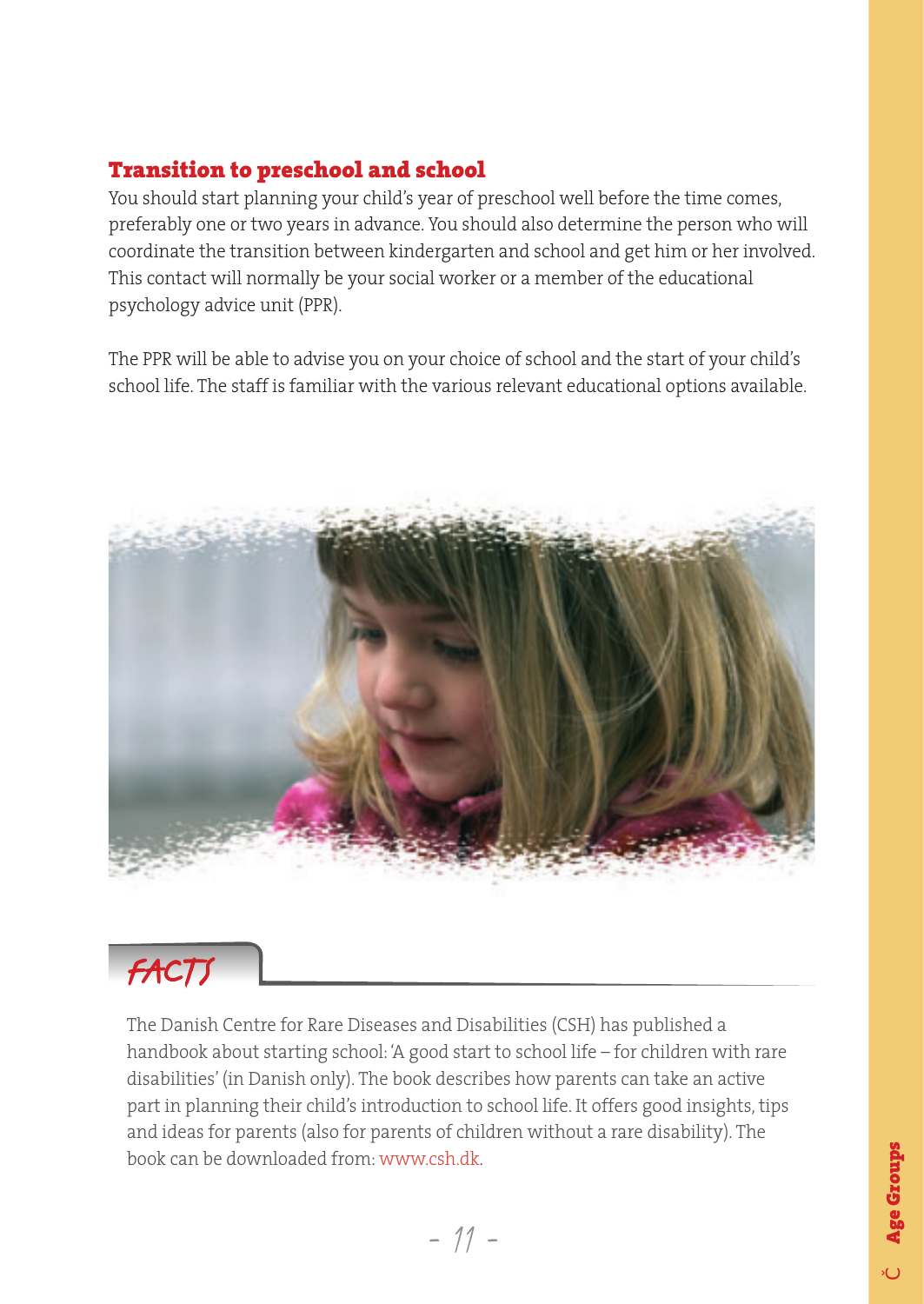

## **Your schoolchild**  $7-14$  years

Children with disabilities are encompassed by the Act on primary and secondary education and are – like other children – required by law to receive instruction. The local authority must ensure education is provided for your child (in an ordinary school, with support or in a special school or special class, if necessary).

The PPR assesses whether your child needs special education and special teaching assistance. Special teaching assistance is not limited to strictly educational needs and can take the form of speech therapy.

Once your child's educational needs have been determined, you can contact the PPR for information and advice about your options and choice of school. As parents, you will be consulted on the choice of school, and your wishes must be clearly stated on the school referral form. Make sure that you are involved in describing your child's situation and needs.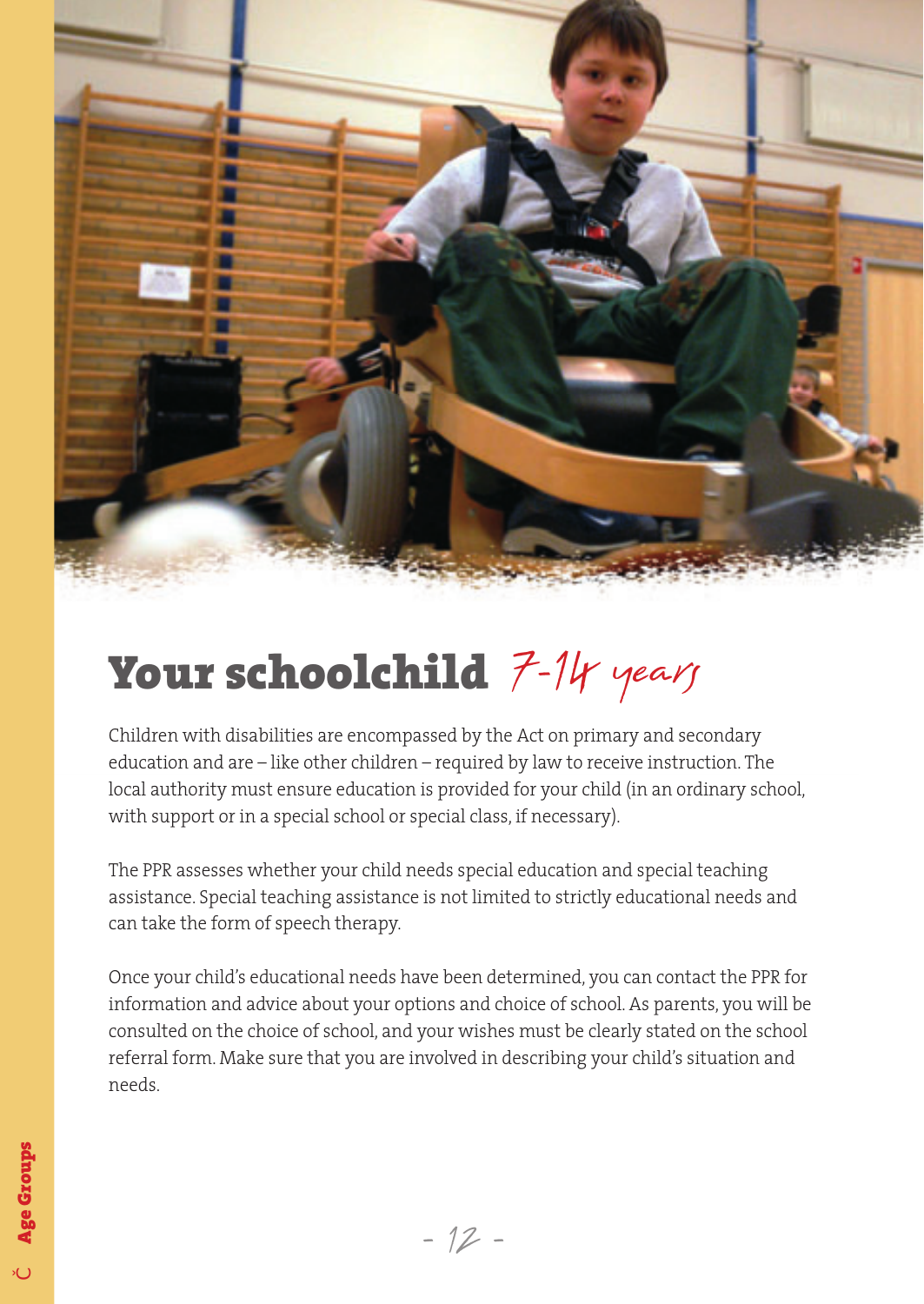$\ddot{\mathbf{E}}$  If your child is referred to a special school, the placement is valid for one year at a time. This gives you a yearly opportunity to adjust your child's education in the event his or her needs change.

 $\ddot{\mathbf{E}}$  If you choose a private school for your child, you should still contact the local authority's educational psychology advice unit for advice on the special rules regarding payment, financial support and after-school facilities.

Schools must provide aids, also for helping at home with homework. The school must also offer other necessary support, such as a support teacher or personal assistant.

#### **School and after-school facilities**

Once your child's schooling is in place, the next step is to find the right after-school facility – local authority after-school facilities (SFO), an after-school centre, or a club.

In some cases, the child may need a special arrangement, for example at an after-school centre together with other disabled children and young people. If the child attends a special school, the school may have after-school facilities attached.



The local authority is responsible for meeting your child's educational needs – even if your child needs special education and special teaching assistance. If the authority cannot provide relevant educational facilities, it must offer your child a place in another local authority or one of the specialised regional facilities.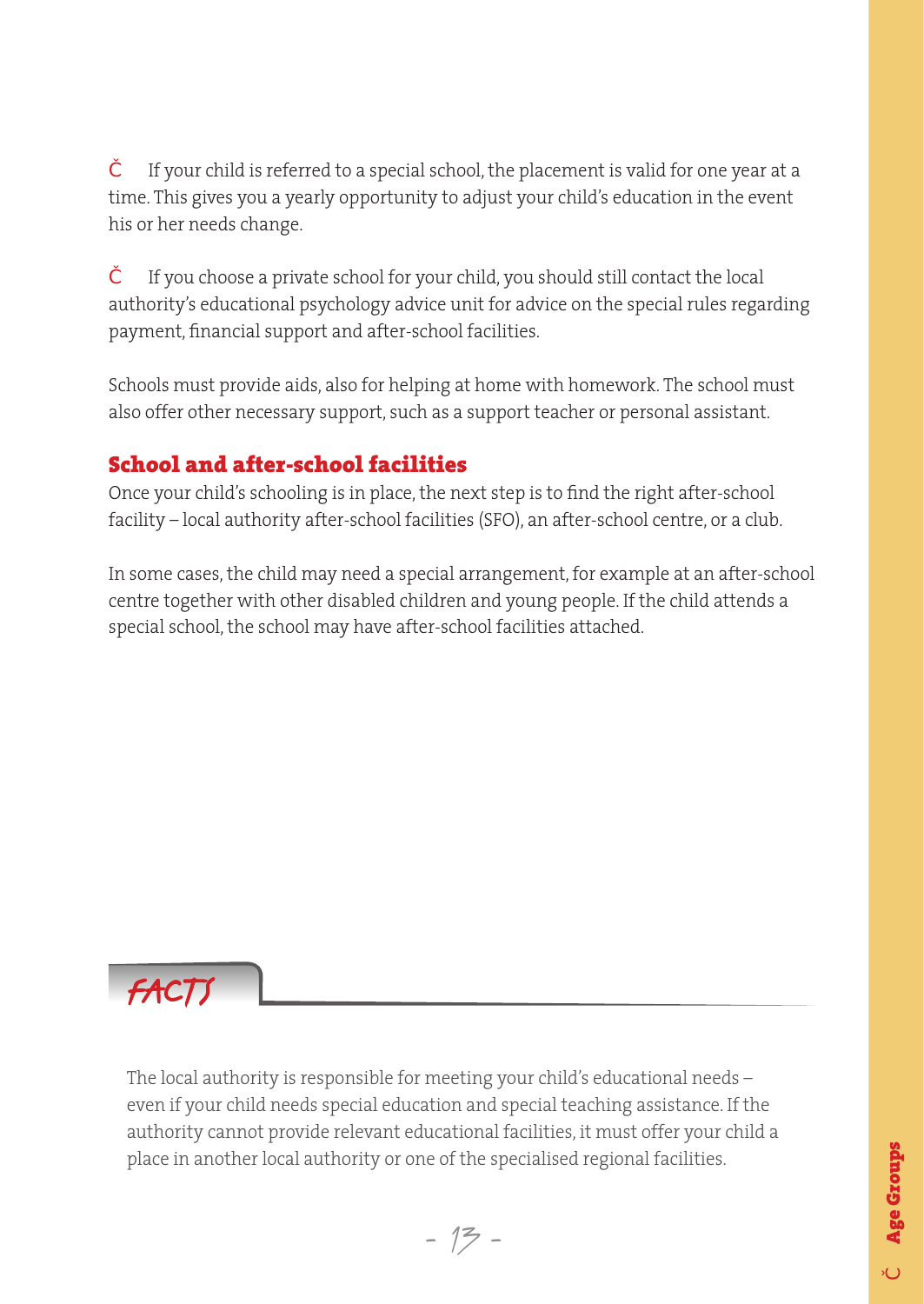

## Youth 14-16 years

Well before the last year of school (9th or 10th grade), you should start discussing your child's future. You need to clarify expectations and possibilities so that you can plan ahead. You should think about the long-term prospects for education and leisure time – or for housing and work.

From the 6th grade until the last school year, your child – like all other children – will write an education logbook at school, possibly with your help. Starting in the 9th grade, an education plan will be made with a view to clarifying the young person's wishes and choices for the future. The education plan helps identify relevant options in good time. Your next step will be to involve your social worker in the planning process and, together, meet with the relevant professionals.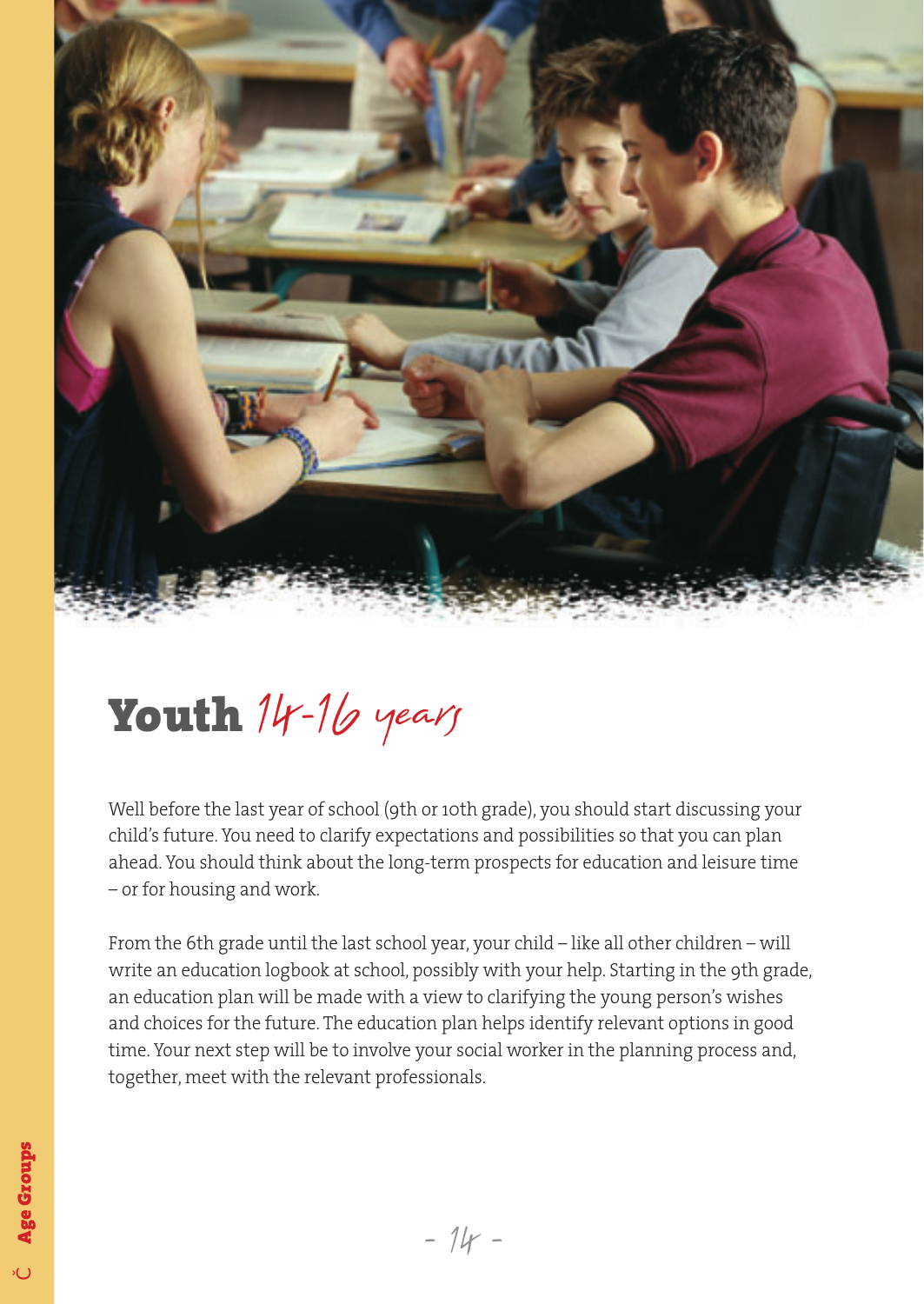The young person is entitled to an offer of education after 9th grade, whether school (10th grade, higher secondary school, commercial college, etc.), a traineeship or an occupational opportunity. The young person should have access to all educational institutions. The various training institutions must provide the necessary compensatory support.

Other educational opportunities for young people include continuation school, folk high school, transition education (guidance and teaching) or adult vocational training offers. In some cases, sheltered occupation can be an option as well as other activities or educational facilities.

### FACTS

The job of Youth Guidance Centres (Ungdommens Uddannelsesvejledning) is to guide young people in their choice of education and occupation in the transition from school to youth training programmes and between training programmes.

Centres offer guidance for young people from the 6th grade of lower secondary school up to the age of 25, and they work at the local level. Find out more about the training guide on: www.ug.dk (where you can also read more about the education logbook and plan).

Further information about access to educational opportunities can be found on The Ministry of Education's portal on education and disability: www.tilgaengelighed.emu.dk.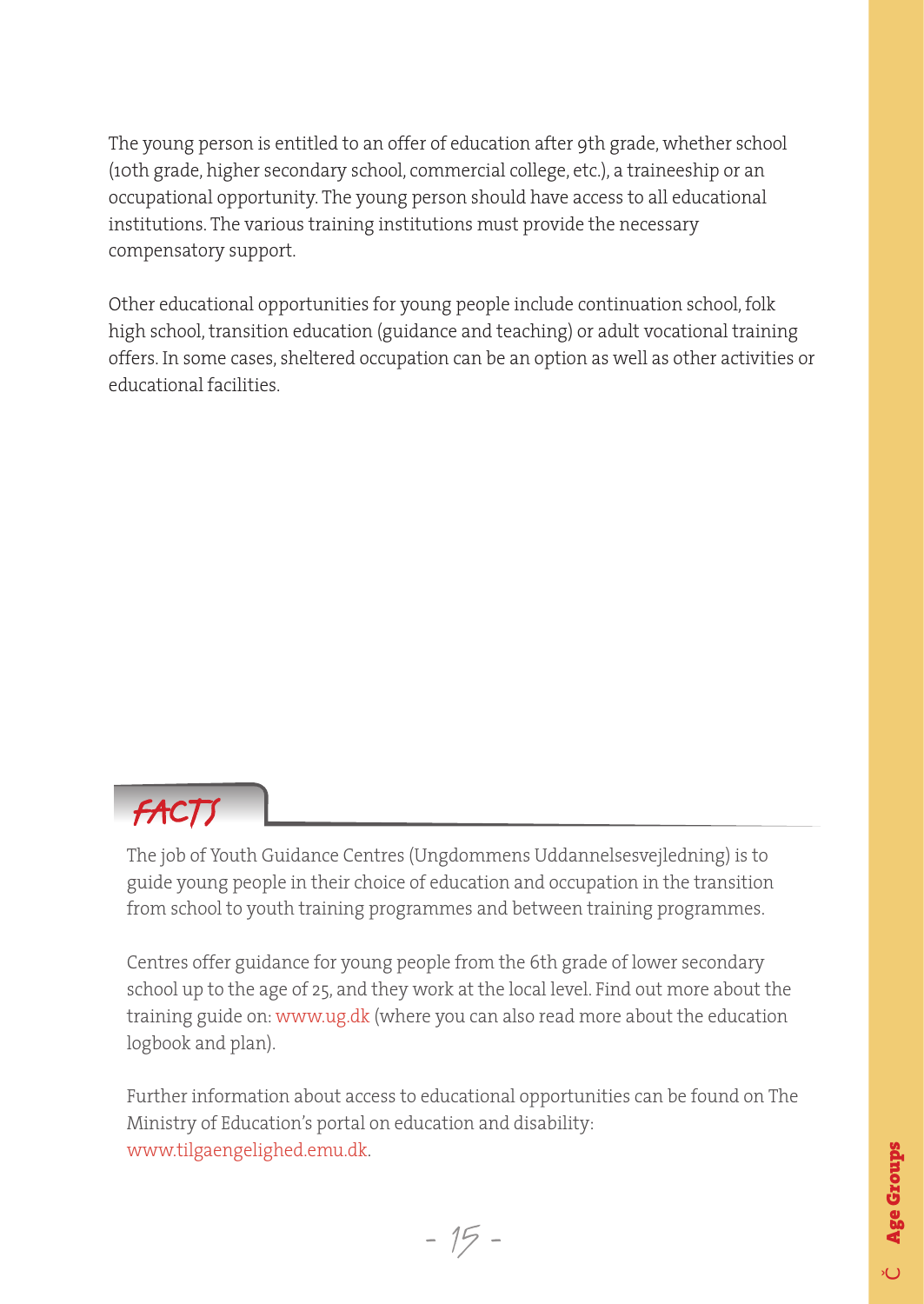

## **Transition to adulthood** 16-18 years

Different rules apply after the age of 18, so you should receive consultancy about your teenager's future situation well before he or she turns 18. Your child comes legally of age at 18 and is therefore assigned a personal social worker. After this, you will need your child's consent to participate (as the child's advocate) in meetings with the social worker.

Once your child turns 18, the social worker must offer to prepare a written action plan together with the young adult. The plan will address such issues as the young person's income base, housing and education.

The transition to adulthood affects the services, options and routines that have been part of your daily life so far. For example, you will no longer be compensated as a family; the young adult's situation will be assessed according to the provisions that apply to adults. For these reasons, you should consider how these changes will affect you as a family well before they do so. Your social worker can give you advice.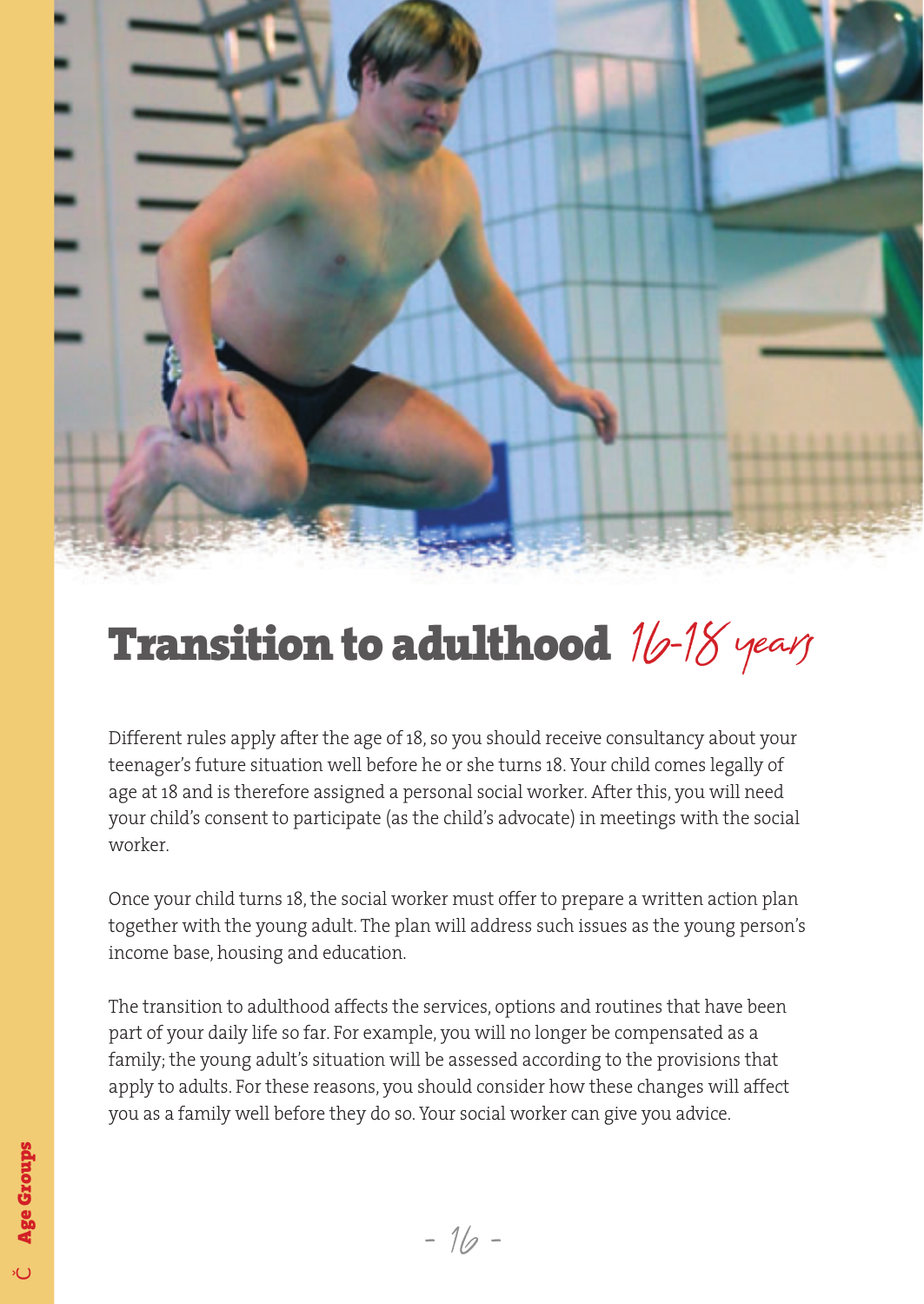If the young adult has a severe impairment, you may consider applying to the Regional State Administration for guardianship. Advice and guidance about guardianship is available from the Regional State Administration.

#### **Personal attendance**

Like all young people, young disabled people living at home need to enjoy activities of their own choice outside the home – without their parents.

Young disabled people (16-18 years) are entitled to have a personal attendant from the local authority for 15 hours monthly, provided they meet the scheme requirements. If the young person does not appoint a personal attendant, the local authority will provide one. As necessary, the personal attendant's job is to help the young person manage such activities as putting on outer garments and using aids and a wheelchair. Generally, the young person pays the cost of the personal assistant's transport, admission fees and café visits, but expenses up to a certain annual limit can be refunded.

The young person decides on the social activities for which she or he needs an attendant. Examples range from visiting the cinema and friends to joining in club activities and meetings. Getting out and about with a personal attendant can enhance the young person's independence and give him or her an opportunity to establish and maintain social contacts and friendships.



Find out which Regional State Administration you belong to at the www.statsforvaltning.dk website.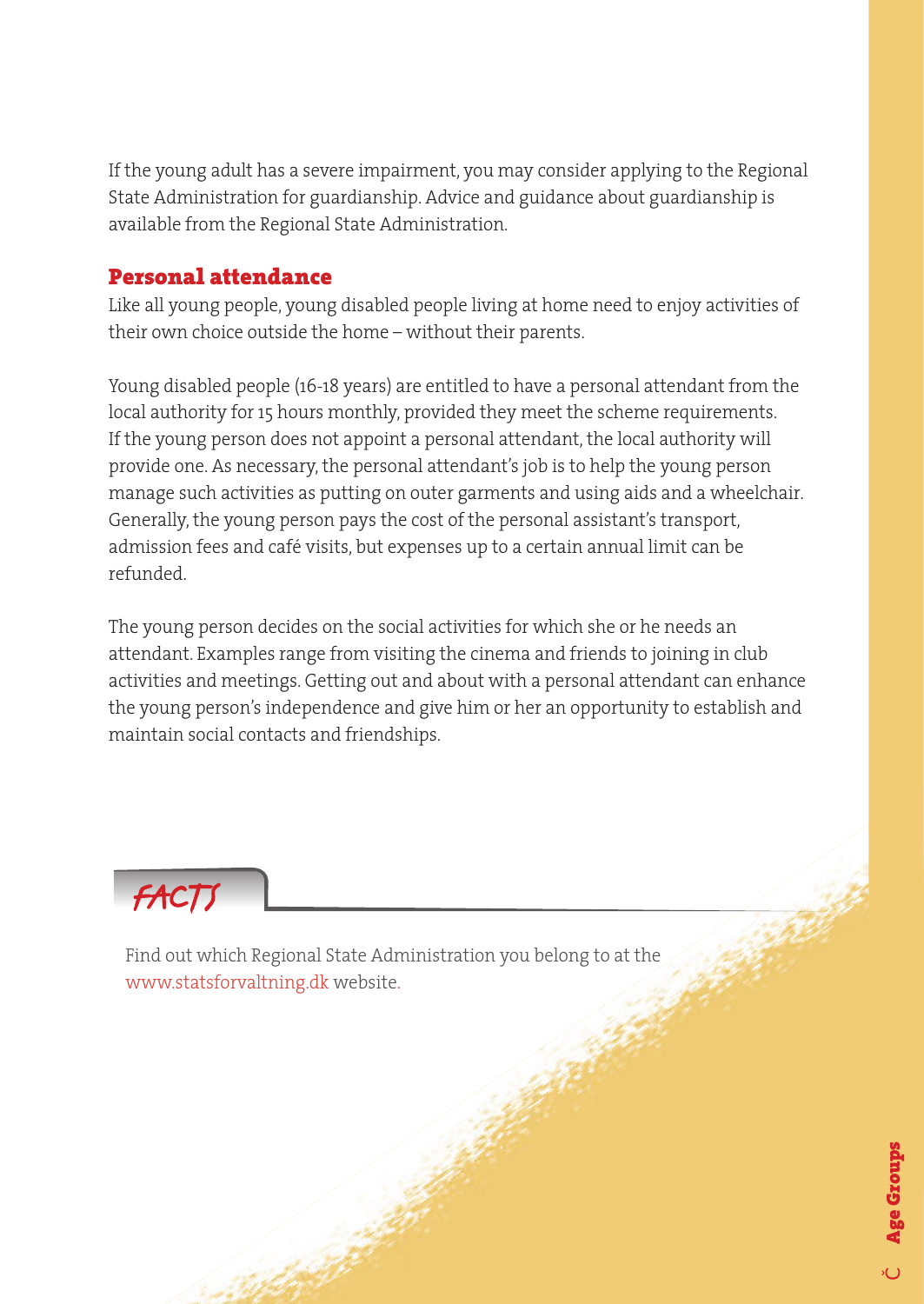## **Help for** your family

According to the social services legislation, you will be compensated as far as possible for the consequences of your child's disability. You must be able to live as normal a family life as possible, either through help provided to your child or to your family as a whole.

### Ë **Respite care**

Most parents of disabled children need respite from everyday routines. Respite care can enable you to spend time with your other children – or give you time for each other. Respite care may be the key that gives you enough resources to carry on a working life.

Respite care can be provided inside or outside the home. Various forms of respite care are available at weekends or on weekdays, for example:

- $\ddot{\mathbf{E}}$  Personal and practical help in the home
- $\ddot{\mathbf{E}}$  Respite care in a residential facility
- $\ddot{\mathbf{E}}$  Respite care in a respite institution
- $\ddot{\mathbf{E}}$  Respite care in a foster family

Your social worker will assess whether you qualify for respite care and the amount to which you are entitled. The assessment will take into account the degree of your child's disability and your family's situation as a whole. This makes it important for you to put your particular needs into words.

### Ë **Residential placement**

If you are unable to care for your disabled child at home, various residential options are available for your child: foster families, special care centres and residential facilities. You will continue to have parental responsibility.

If you accept an offer of residential care, you may benefit from the advice and support offered by organisations for parents and disabled people (see the list in this leaflet). Most people find talking to other parents in the same situation an enormous relief.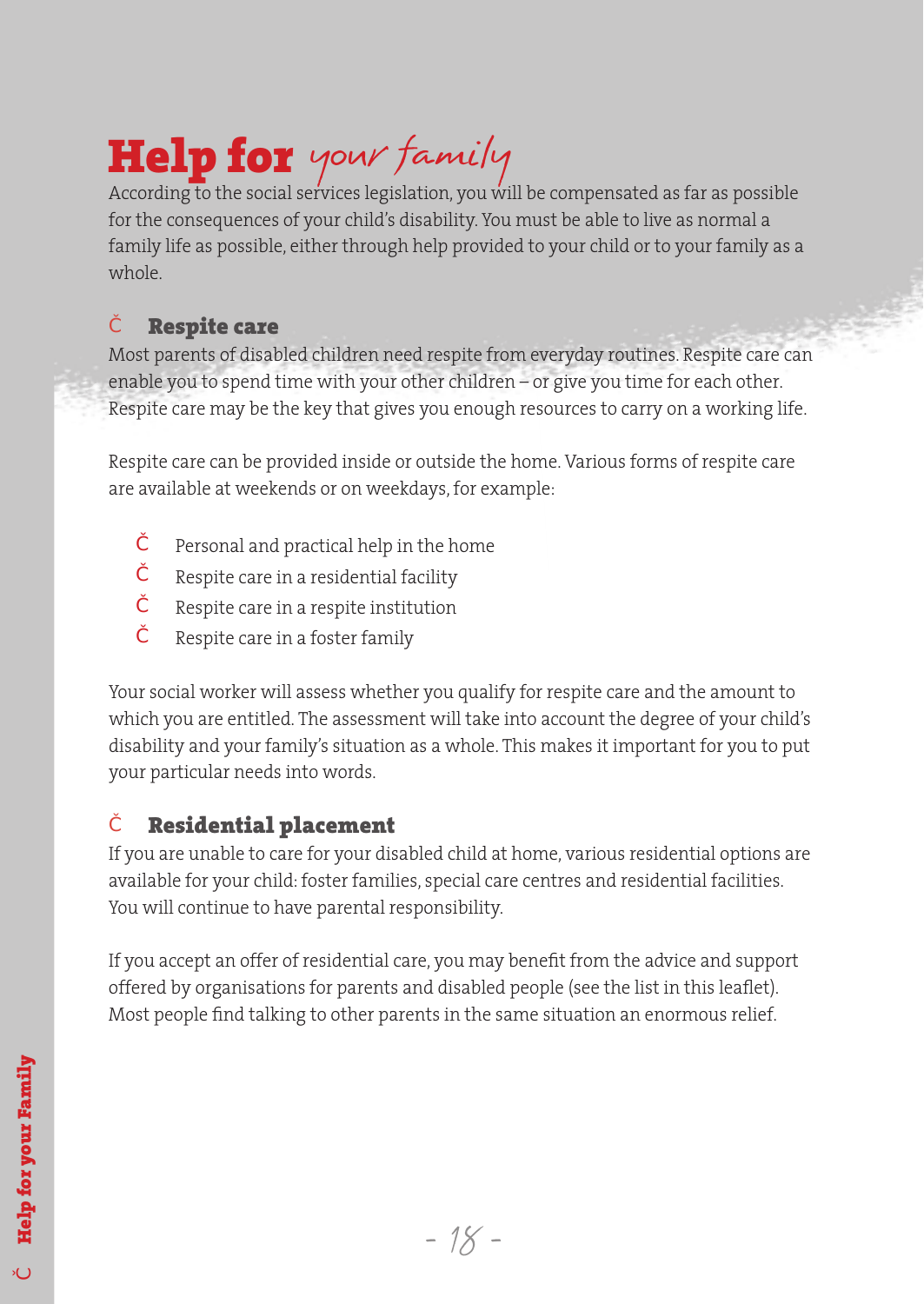### $\ddot{\mathbf{E}}$  **Home modification**

When you welcome a disabled child as a new member of your family, you may need to extend or redesign your home to adapt it to the family's changed circumstances. In very exceptional cases you may get help finding another home.

If you want to redesign your home, you should seek the help of your local authority. You must apply before you start making changes or looking for somewhere else to live. Please note that housing cases can take a long time to process. Ask your authority how long you should expect the case processing to take.

When providing assistance for home modification or for another home, the local authority does not take your financial circumstances into account. Whether you live in a rented flat or own your home is also irrelevant

### Ë **Psychological support**

If you or your child has mental problems that are best treated professionally, or if you need help getting on with your life, various psychological support options are open to you.

The options vary, but you can ask your social worker for guidance about the services provided by your local authority. These may include consultancy from the education psychology advice unit (PPR), the social services or the authority's specialist consultants.

If you are going through a serious crisis, you can get assistance to pay for therapy through a referral from your own doctor. Furthermore, some hospitals may offer psychologist services if your child is frequently hospitalised for long periods.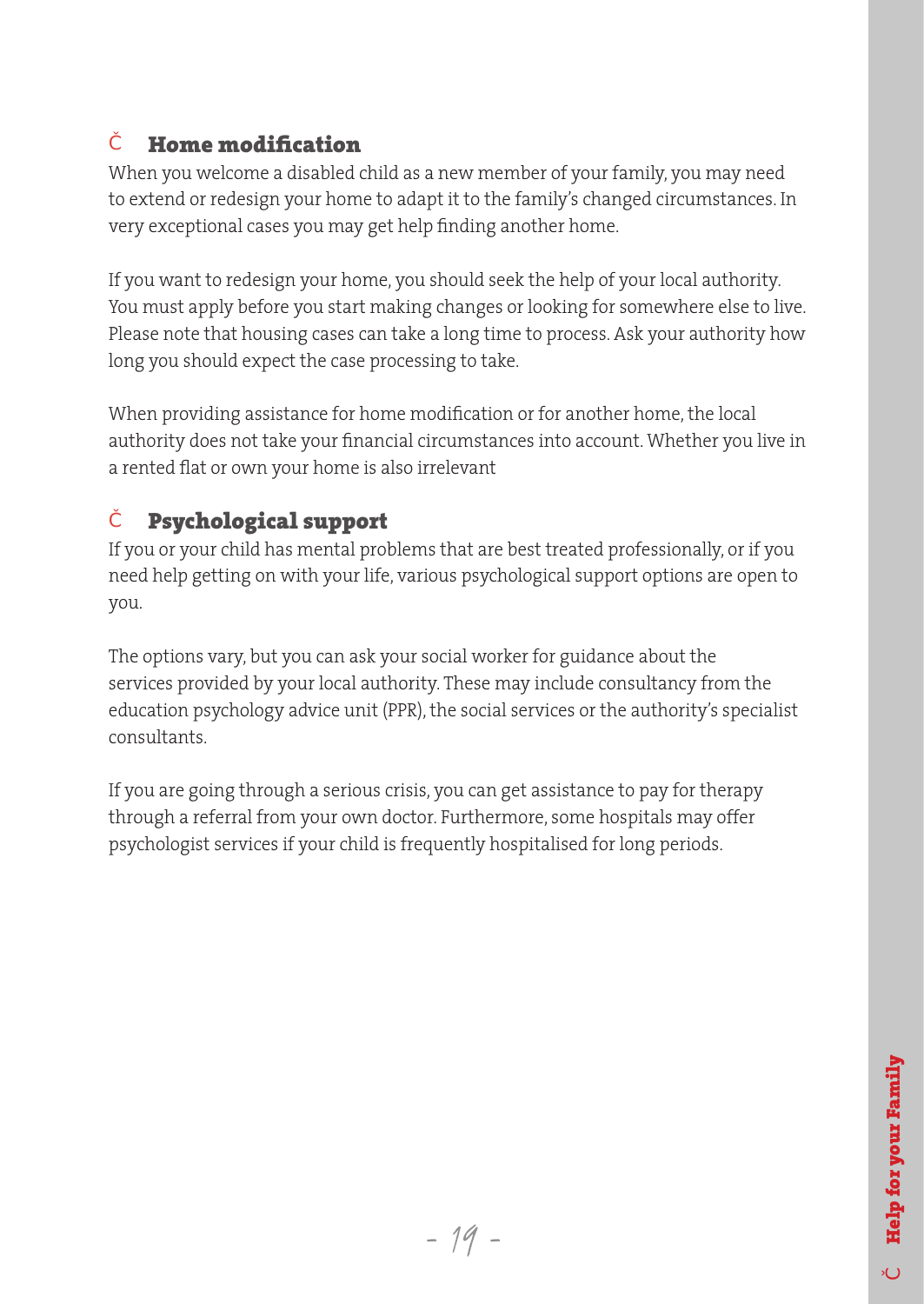## **Help for** your child

Beyond examinations and treatment, the health sector also offers other forms of help for families with a disabled child. Examples of such help include physiotherapy, various technical aids and preventive health services. The preventive health service means that while your child is of school age, he or she is entitled to additional consultancy and extra preventive examinations from the nurse or doctor.

#### Ë **Therapeutic devices and technical aids**

If your child needs therapeutic devices as part of his or her ongoing hospital treatment, the hospital must provide you with this equipment. Your child may have a temporary need for a wheelchair, a special bed or respiratory equipment. In these cases, the devices will normally be provided until the child's condition has stabilised. The hospital may also help provide devices prescribed for permanent use or as part of ongoing hospital treatment, for example, oxygen apparatus or an insulin pump.

If your child has a material need for aids to alleviate the permanent consequences of the disability, the local authority will provide support to buy them. Aids can also be provided to make day-to-day home life significantly easier for the family. Aids qualifying for support include wheelchairs, orthopaedic footwear, special beds, hearing aids or special IT aids. Help is not provided for consumer items normally found in an ordinary household.

Support for aids can be granted as items on loan or free of charge, or as a cash allowance. The local authority usually has a physiotherapist or ergotherapist who will give you guidance in choosing and adapting aids.

### Ë **Physiotherapy**

If your child needs physiotherapy, support is granted for doctor-prescribed treatment. If your child has a permanent and severe physical disability, certain diagnoses will entitle him or her to free physiotherapeutic treatment or riding therapy. The aim of therapy is to improve or maintain physical functionality or postpone functional deterioration.

### FACTS

The website of The Danish Centre for Assistive Technology: www.hmi.dk. You can order or download the National Board of Health guidelines for free access to physiotherapy for physically disabled people on: www.sst.dk (in Danish only).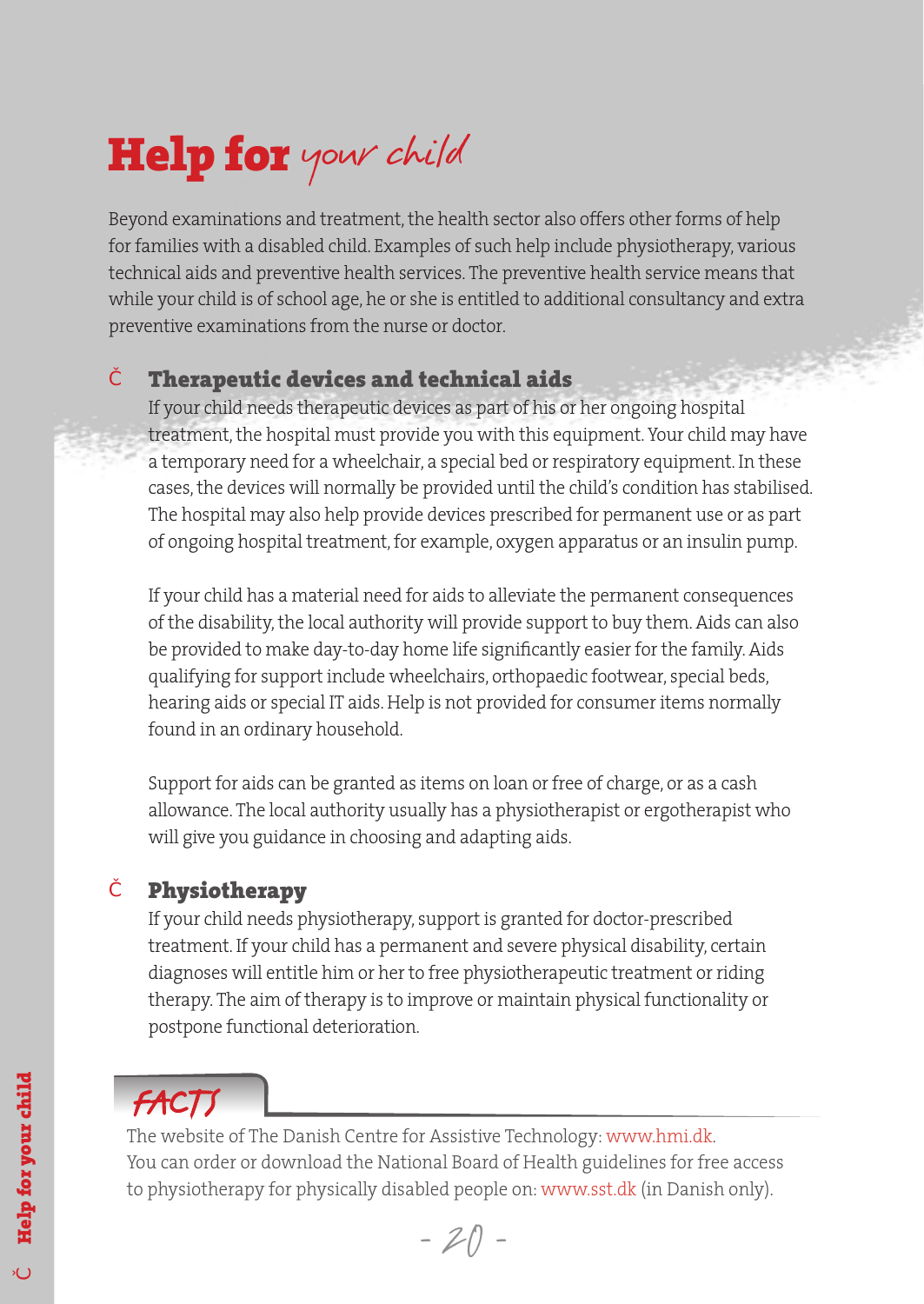## **Supplements to** family finances

#### Ë **Additional expenses**

As a family, you can receive assistance to cover necessary additional costs that are directly attributable to your child's disability. This means you have to pay ordinary expenses just like everyone else, but the cost of additional expenses arising from items such as special diet, dietary foods, medication, special clothing, extra laundry and special toys will be covered, in addition to fees for relevant courses for parents and other relatives.

If you child is hospitalised because of the disability, and you have to stay with your child, you can get assistance with additional expenses incurred as a result, for example, overnight stays, board and transport expenses.

Your social worker will, together with you, assess which additional costs you are entitled to have covered. The amount must exceed a minimum amount and is neither taxable nor means-tested. You can ask your social worker for more details about the conditions applying to additional expenses.

### Ë **Loss of earnings**

If one of you cares for your child at home because it is the most practical solution and an unavoidable consequence of your child's disability, you can claim compensation for loss of earnings. The period of time for which compensation can be paid ranges from a few hours a week to compensation for loss of full-time work over several years. Compensation can also be paid for a few hours or days in connection with doctor's visits and similar.

Before deciding to claim compensation for loss of earnings, you will need advice from your social worker regarding your various options and the possible consequences of absence from the labour market



The pilot project 'Help for families with disabled children' has published a brochure in Danish on loss of earnings. It can be downloaded from: www.vfb.dk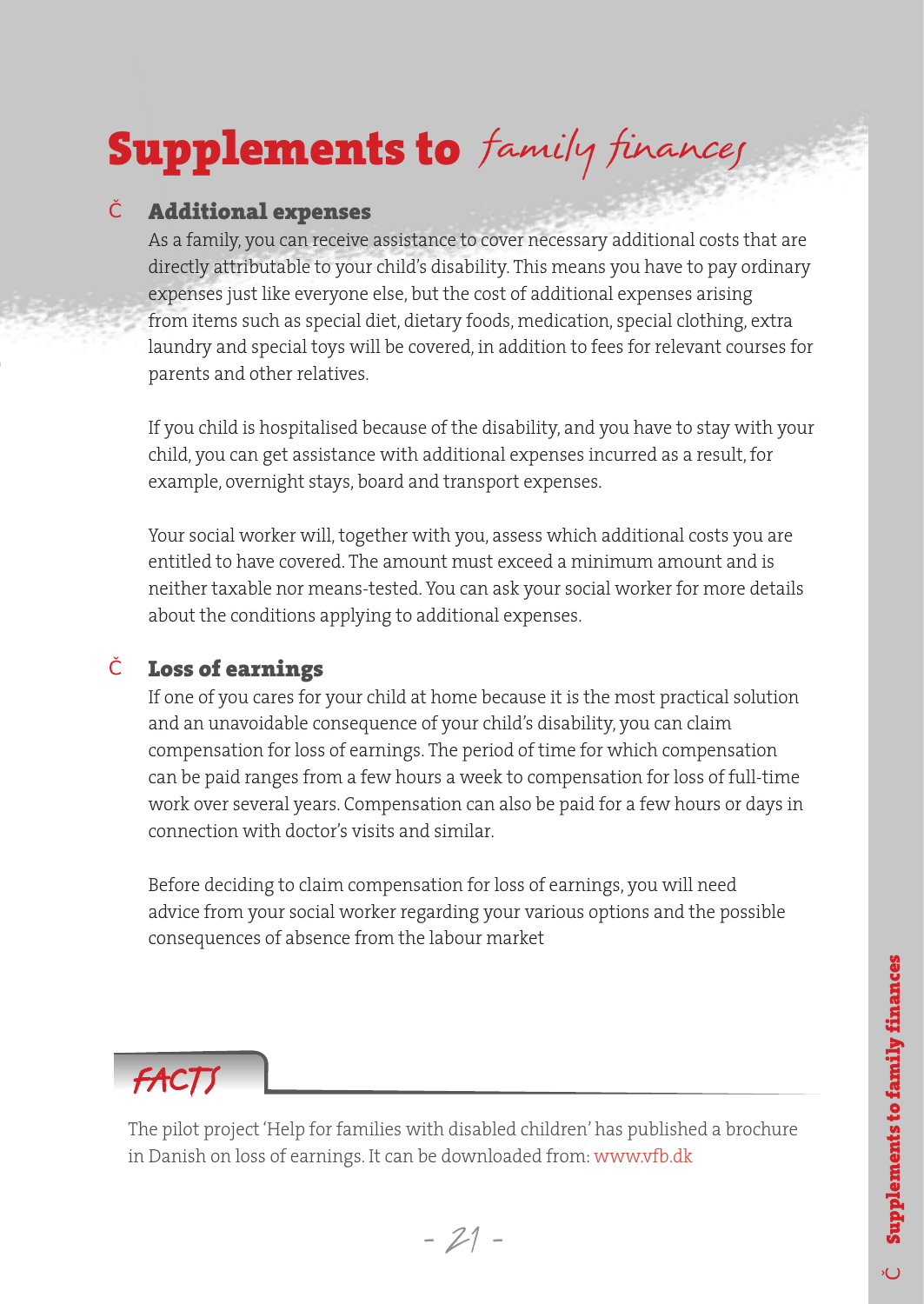### Ë **Subsidy for a car**

If your child has difficulty getting around without a car, you can apply for support to buy a car on your child's behalf. You can also apply for exemption from vehicle tax and assistance for such car modifications as a hoist, ramp or seat. In very exceptional cases, an interest- and instalment-free loan may be granted for a more expensive car.

#### Ë **Subsidy for transport**

If your child receives treatment from a specialist doctor or at a hospital, you are entitled either to be driven to the place of treatment or to receive transport allowance. You should contact your local patient counsellor for information about support for transport

### Ë **Special nutritional needs**

If your child has to be tube fed or needs other special nutritional products, you are entitled to support. If the doctor has prescribed the product, the Health Act entitles you to a certain amount of support. According to Danish social legislation, you will be compensated for the user-paid part of the additional costs. Again, your social worker is the key to getting support

- 22 -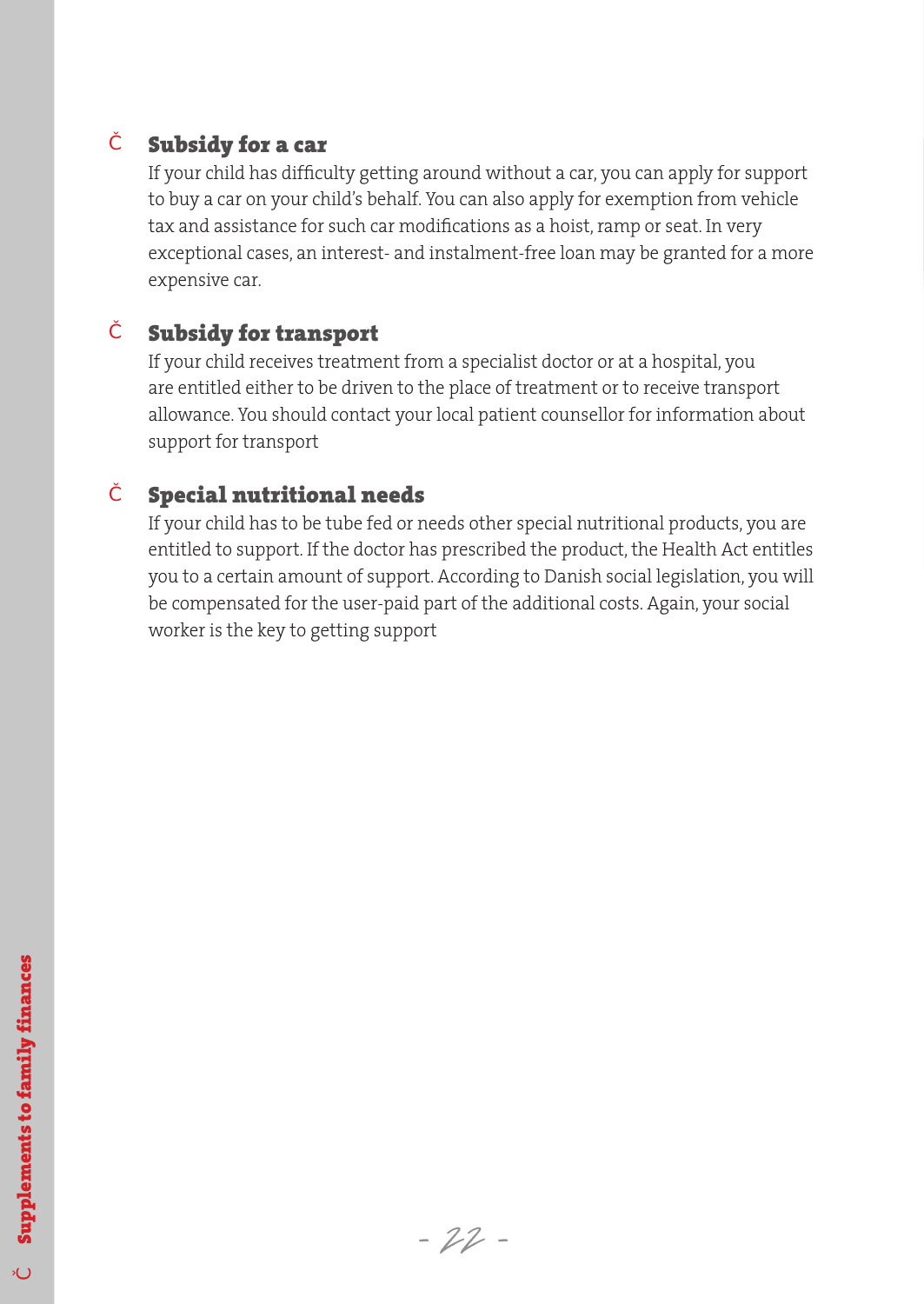## **Culture** and **leisure**

All children need to feel part of a community whether at school, an after-school leisure facility or other social activity. Leisure activities help to strengthen children's social relations and their contact with the world about them.

- $\ddot{\mathbf{E}}$  All local authorities provide a range of recreational options such as clubs, youth schools, after-school leisure facilities (SFO) and sports and hobby activities. Each authority determines whether to offer special recreational options for children and young people with disabilities.
- $\ddot{\mathbf{E}}$  Joining in social activities with peers boosts a child's self-confidence they will benefit from not feeling different, at least once in a while. For this reason, you as parents might consider looking into ways of getting your child together with other disabled children. Organisations for disabled people also offer a variety of activities. Opportunities for disabled people to take up various types of disabled sports are also increasing.
- $\ddot{\bm{\epsilon}}$  An overarching principle of Danish disability policy is that, as far as possible, people with disabilities should be accorded the same opportunities as the rest of society. This means, for example, that the activities offered by a community should be accessible to people with social as well as physical and communication disabilities.



Information about accessibility: The Equal Opportunities Centre for Disabled Persons – www.clh.dk

The Danish Council of Youth Organisations of People with Disability – www.dsiungdom.dk

The Danish Sports Organisation for the Disabled – www.dhif.dk (see Youth Sports under Activities [in Danish only])

- 23 -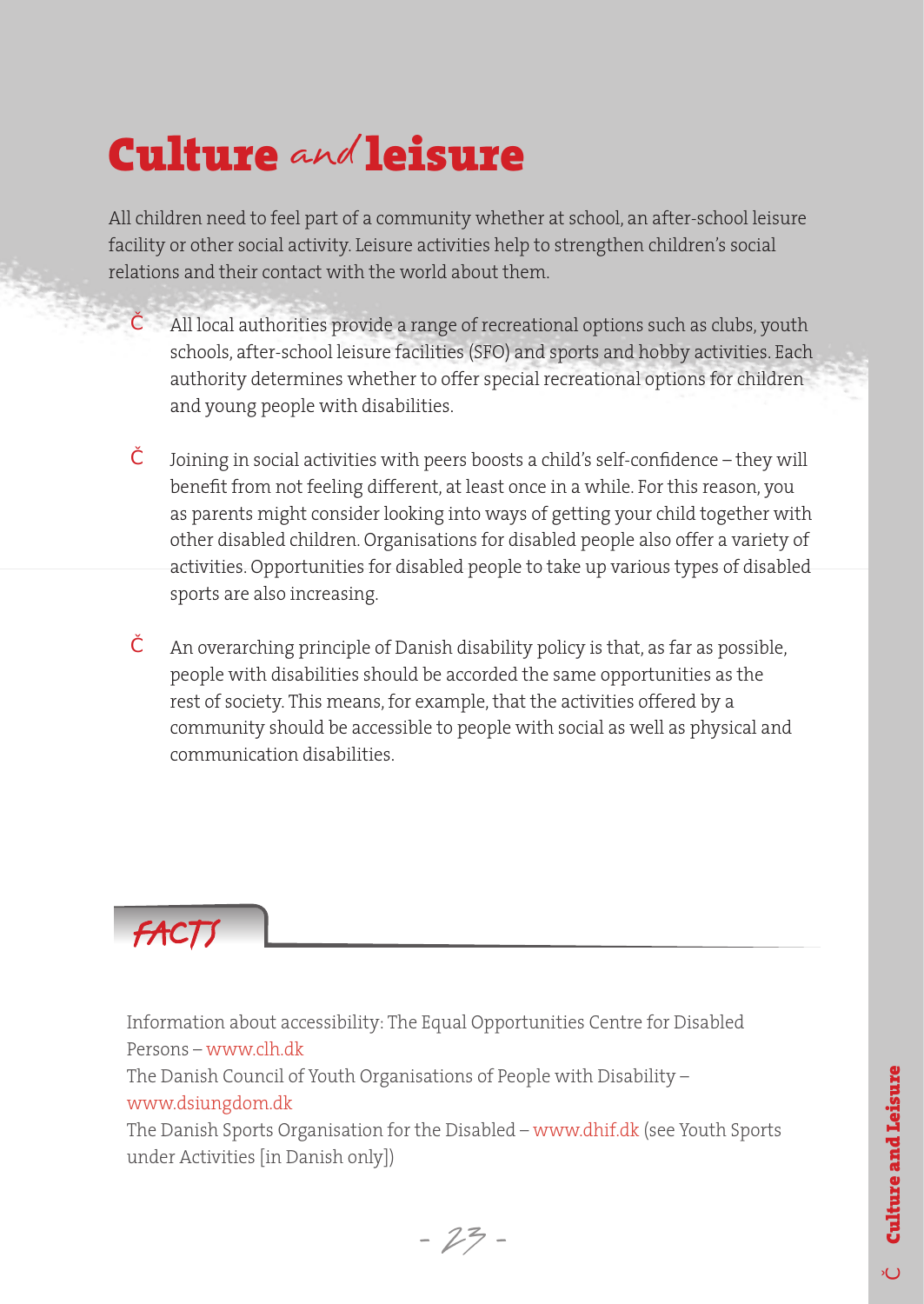## **Case processing**

Your social worker is pivotal to your relationship with the local authority. Successful case processing greatly depends on you and your social worker cooperating to find the optimum solutions. Clarifying possibilities and expectations promotes a productive partnership. For example, you can contribute by:

- $\ddot{\mathbf{E}}$  Describing what you expect from the cooperation
- $\ddot{\mathbf{E}}$  Describing your child in detail
- $\ddot{\mathbf{E}}$  Describing your family's overall situation in detail

One way in which the social worker can contribute is by answering the following questions:

- $\ddot{\mathbf{E}}$  What forms of help and support are viable?
- $\ddot{\mathbf{E}}$  What is the legal framework for the provision of support?
- $\ddot{\mathbf{E}}$  How is the public system structured?
- $\ddot{\mathbf{E}}$  How will case processing progress?

To plan the best possible provision of support for you, your social worker needs full information about your family. Conversely, you must have a chance to have a say in your case. Your social worker should plot your child's course to include your involvement.

If you do not speak or understand Danish, you are entitled to free interpretation assistance. In other words, a qualified interpreter must be present every time you have a meeting with your social worker or attend a parents' meeting, consultation and similar. The local authority or public body in question has a duty to provide and pay for the interpreter. The same rules apply if you have a child with a communication disability (impaired hearing, sight or speech).

Furthermore, everyone has the right to take a relative, friend or other person – a child educator or doctor for example – to meetings with the public authorities (as observers).

### FACTS

The Impartial Consultative Service for People with Disabilities (Den Uvildige Konsulentordning på Handicapområdet, DUKH) offers counselling and promotes the legal status of disabled people. DUKH can provide information about Danish legislation and legal rights, services, appeal rights and case processing. DUKH can also facilitate cooperation between the individual and the social authority (www.dukh.dk).

- 24 -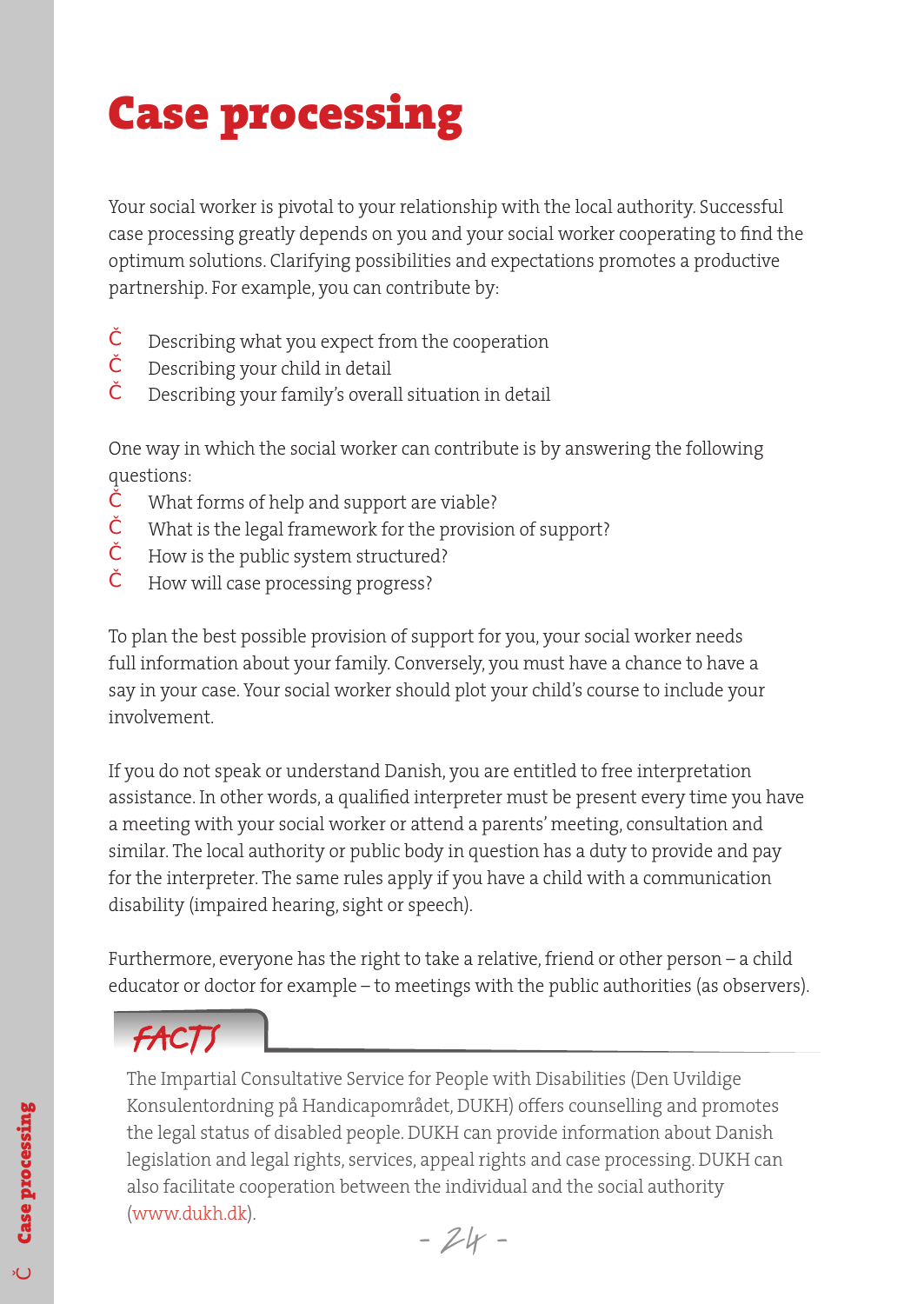## **Rules of appeal**

### Ë **Social sector**

Read about the general rules of complaint and appeal for cases involving the social services and about your rights during case processing in these brochures published by the Ministry of Social Affairs: 'If you want to make a complaint' and 'How your case is processed'. The brochures, in Danish, can be downloaded from: www.social.dk

On www.social.dk you can also find information about case processing and about complaint and appeals in social cases. The site contains references to the relevant sections of Danish legislation.

### Ë **Education sector**

Various rules of appeal exist in the education sector. If you wish to complain about the general education service provided by your local authority, contact your local council. If you are dissatisfied with the special education services, you can complain to the Board of Special Education Complaints (Klagenævnet for vidtgående specialundervisning). You can also lodge an appeal with the appeals board if your local authority refuses to refer your child to a special education option such as a special school or special class. Read more about rules of appeal on www.klagenaevnet.dk. Appeals should be addressed to:

Klagenævnet for vidtgående specialundervisning Styrelsen for Evaluering og Kvalitetsudvikling af Grundskolen Snaregade 10 DK 1205 Copenhagen K Tel. +45 33 92 62 00

#### Ë **Health sector**

The health sector has a series of appeals bodies. Contact your local patients' office or patients' counsellor for guidance. The website of the Patients' Appeals Board (Patientklagenævnet), www.pkn.dk, contains information about avenues of appeal against the health services, as well as the downloadable brochure 'Do you want to complain about the health service?' (in Danish).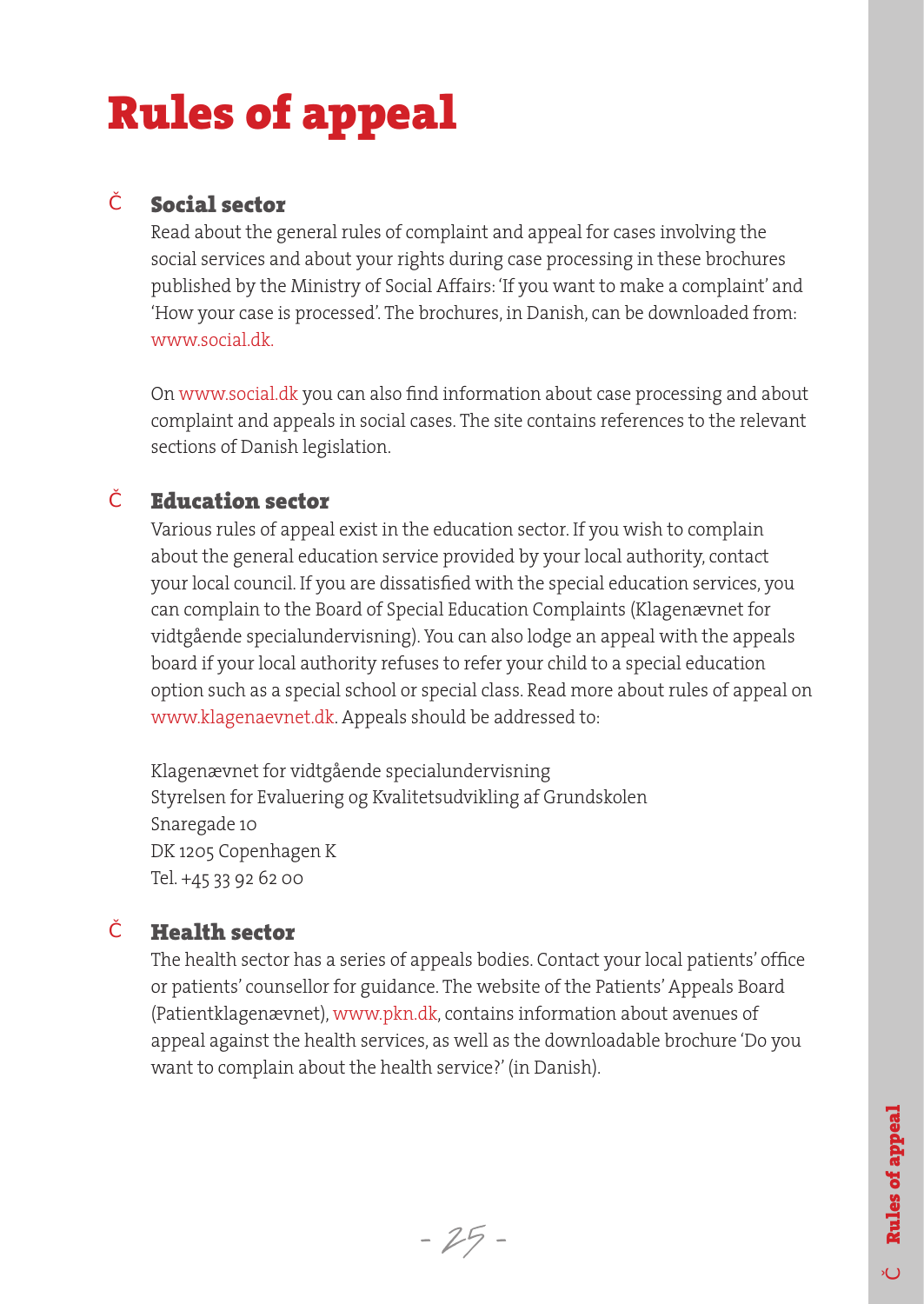## **Relevant** *legislation*

The list below is a summary of the most important legislation applying to the various topics covered in this guide.

### Ë**The Public Administration Act**

### Ë**The Act on Legal Protection and Administration in Social Matters**

### Ë**The Act on Social Services**

| Specialist Consultancy Centre                                     |  |
|-------------------------------------------------------------------|--|
|                                                                   |  |
| Interior design and home relocation Section 116                   |  |
| Day-care facilities and special day-care facilitiesSection 20, 32 |  |
| Subsidies for day-care facilities Section 29                      |  |
|                                                                   |  |
|                                                                   |  |
|                                                                   |  |
| Club facilities and special club facilitiesSection 33, 36         |  |
|                                                                   |  |
|                                                                   |  |
|                                                                   |  |
|                                                                   |  |
|                                                                   |  |

### Ë**The Health Act**

| Special preventive health services, children and youth . Section 122, 123 |  |
|---------------------------------------------------------------------------|--|
|                                                                           |  |
|                                                                           |  |
| Subsidies for nutritional products Section 159                            |  |
|                                                                           |  |
| Subsidies for psychological counselling Section 69                        |  |

### Ë**The Danish Act on Primary and Secondary Education**

| National and regional educational provisionSection 20(3)         |  |
|------------------------------------------------------------------|--|
| Special education assistance for preschoolersSection 4           |  |
| Special education assistance for schoolchildrenSection 3(2)      |  |
| Special education and special education assistance Section 20(2) |  |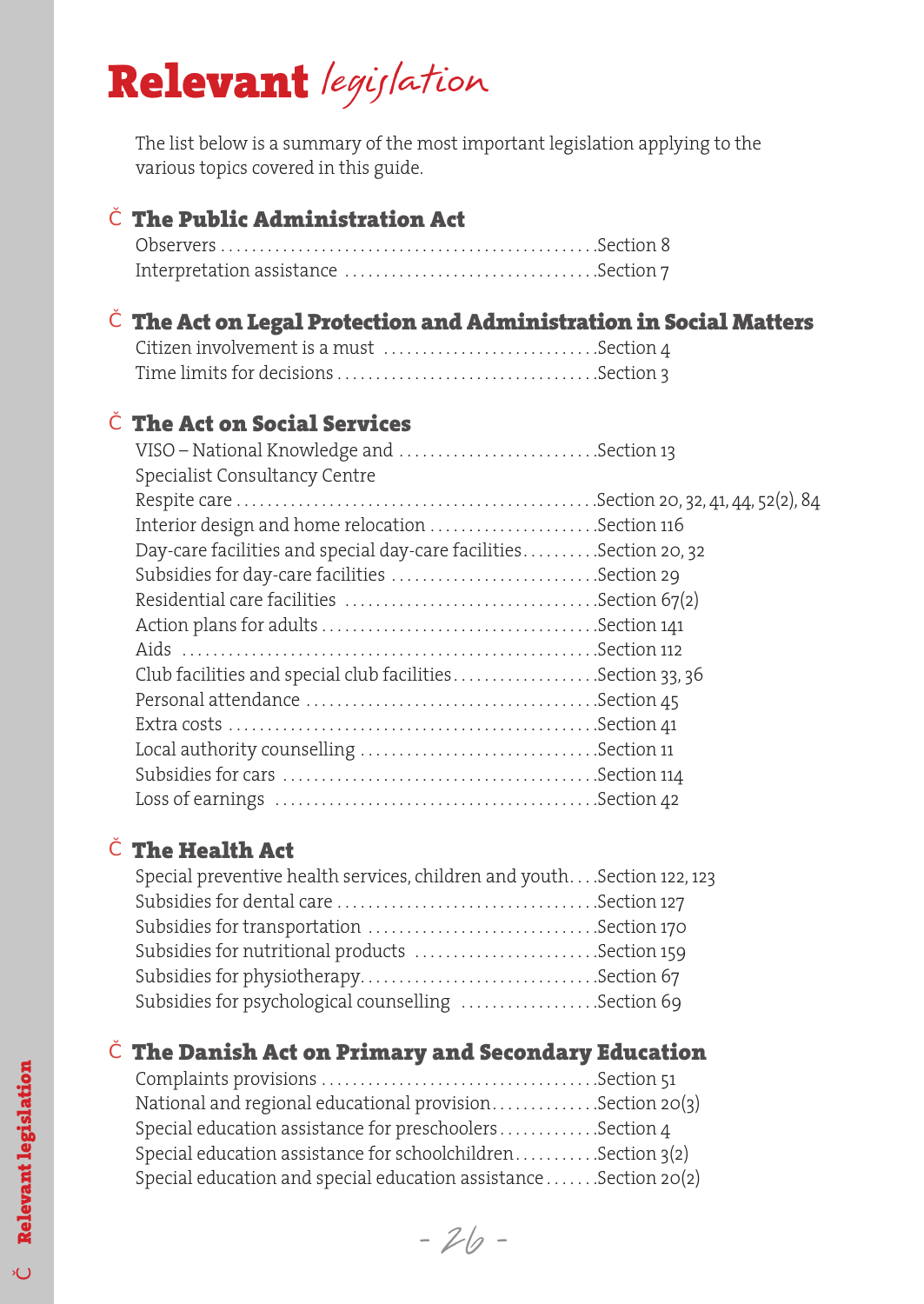## **Get** more **information**

### $\ddot{\mathbf{E}}$  **Books and leaflets**

A host of books and leaflets have been published on the subjects described in this guide. Ask your health visitor or social worker if they know of any literature or other information about your child's particular disability. The library is another place to find help.

### Ë **Local authority websites**

Your local authority website will inform you about the range of services offered – and about whom to contact. Find your local authority on **www.kommune.dk.** 

### Ë **Organisations for parents and people with disabilities**

**www.handicap.dk** – The Danish Council of Organisations of Disabled People (DSI) is an umbrella organisation for the Danish organisations for people with disabilities. The website contains links to organisations for parents and people with disabilities, tel. +45 36 75 17 77.

### Ë **consultancy and information**

**www.spesoc.dk** – The National Board of Specialist Consultancy and Social Service. The Board consists of the Social Service Centre and the Specialist Consultancy Centre (VISO).

VISO (The Specialist Consultancy and Knowledge Centre) offers free specialist consultancy to private individuals and local authorities in the most exceptional and complex cases.

The Danish Centre for Assistive Technology, The Danish Centre for Rare Diseases and Disabilities (CSH) and the former county authority knowledge centres are among the  $b$ odies affiliated with VISO.

**www.tilbudsportalen.dk** - The facilities portal ('tilbudsportalen') gives an overview of social options in the disability sector: special day-care facilities, residential facilities and clubs. Members of the public and social workers can use the site to compare the options, their teaching methods, physical facilities and special services.

**www.social.dk** – The Social Portal (information and review of the area covered by the Ministry of Social Affairs).

**www.csh.dk** – The Danish Centre for Rare Diseases and Disabilities (advice and information about rare disabilities and diseases), tel. +45 33 91 40 20.

**www.dukh.dk** – The Impartial Consultative Service for People with Disabilities (counselling and guidance in complex individual cases) tel. 76 30 19 30, text tel.: +45 76 30 19 39.